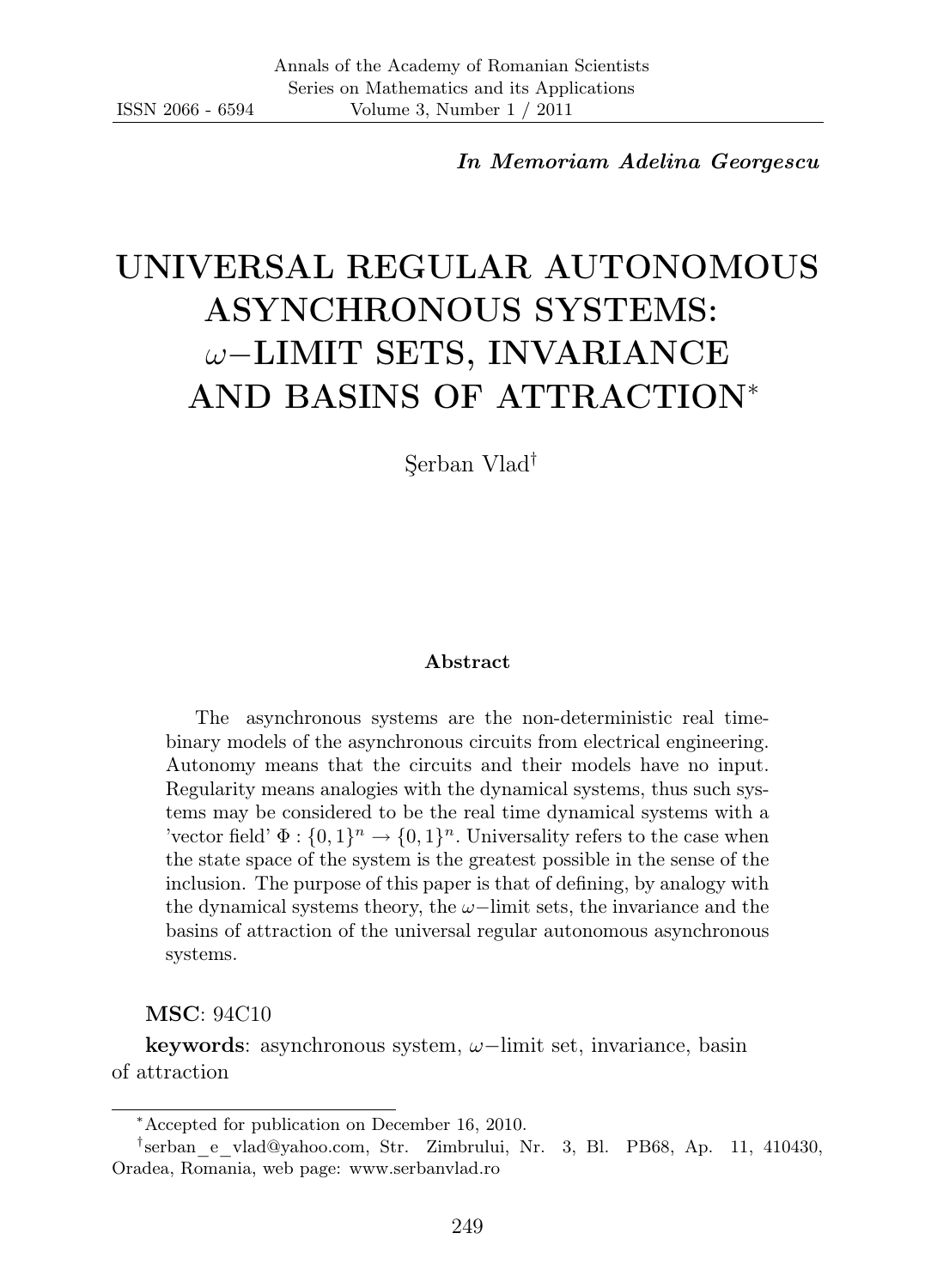#### 1 Introduction

We denote by  $\mathbf{B} = \{0, 1\}$  the binary Boole algebra, endowed with the discrete topology and with the usual algebraical laws:

|             |                     |  |       | $\cdot$ 0 1           |  | $\cup$ 0 1          |                       | $\oplus$ 0 1 |                     |  |
|-------------|---------------------|--|-------|-----------------------|--|---------------------|-----------------------|--------------|---------------------|--|
|             | $0 \quad 1 \quad ,$ |  |       | $0 \quad 0 \quad 0$ , |  |                     | $0 \quad 0 \quad 1$ , |              | $0 \quad 0 \quad 1$ |  |
| $1 \quad 0$ |                     |  | 1 0 1 |                       |  | $1 \quad 1 \quad 1$ |                       |              | $1 \quad 1 \quad 0$ |  |
| Table 1     |                     |  |       |                       |  |                     |                       |              |                     |  |

The real numbers set **R** is the time set and  $t \in \mathbf{R}$  are the time instants.

The  $\mathbf{R} \to \mathbf{B}$  functions give the deterministic<sup>1</sup> real time-binary models of the digital electrical signals and they are not studied in literature. An asynchronous circuit without input, considered as a collection of  $n$  signals, should be deterministically modelled by a function  $x : \mathbf{R} \to \mathbf{B}^n$  called state. We have however several parameters related with the asynchronous circuit that are either unknown, or perhaps variable or simply ignored in modeling such as the temperature, the tension of the mains and the delays that occur in the computation of the Boolean functions. For this reason, instead of a function x we have in general a set X of functions x, called state space, or non-deterministic<sup>2</sup> autonomous asynchronous system, where each function  $x$ represents a possibility of modeling the circuit. When  $X$  is constructed by making use of a 'vector field'  $\Phi : \mathbf{B}^n \to \mathbf{B}^n$ , the system X is called regular. The universal regular autonomous asynchronous systems are the Boolean dynamical systems and they can be identified with Φ.

We give in Figure 1 at a) the example of the NAND gate defined by  $\phi: \mathbf{B}^2 \to \mathbf{B}, \ \forall (\mu_1, \mu_2) \in \mathbf{B}^2, \phi(\mu_1, \mu_2) = \overline{\mu_1 \mu_2}$  and at b) the example of an autonomous circuit made with two such devices and characterized by  $\Phi: \mathbf{B}^2 \to \mathbf{B}^2, \, \forall (\mu_1, \mu_2) \in \mathbf{B}^2, (\Phi_1(\mu_1, \mu_2), \Phi_2(\mu_1, \mu_2)) = (\overline{\mu_2}, \overline{\mu_1 \mu_2}).$ 

The dynamics of these asynchronous systems<sup>3</sup> is described by the so called state portraits, see Figure 1 c) where the arrows show the increase of time. For any  $i \in \{1,2\}$ , the coordinate  $\mu_i$  is underlined if  $\Phi_i(\mu_1, \mu_2) \neq \mu_i$  and it is called unstable, or enabled, or excited in this case. The coordinates  $\mu_i$ 

<sup>&</sup>lt;sup>1</sup>'Deterministic' means that each signal is modeled by exactly one  $\mathbf{R} \to \mathbf{B}$  function.

<sup>&</sup>lt;sup>2</sup>'Non-deterministic' means that each signal is modeled by several  $x_i : \mathbf{R} \to \mathbf{B}$  functions or, equivalently, that each circuit is modeled by several functions  $x \in X$ .

<sup>3</sup>The systems are (vaguely) the models of the circuits.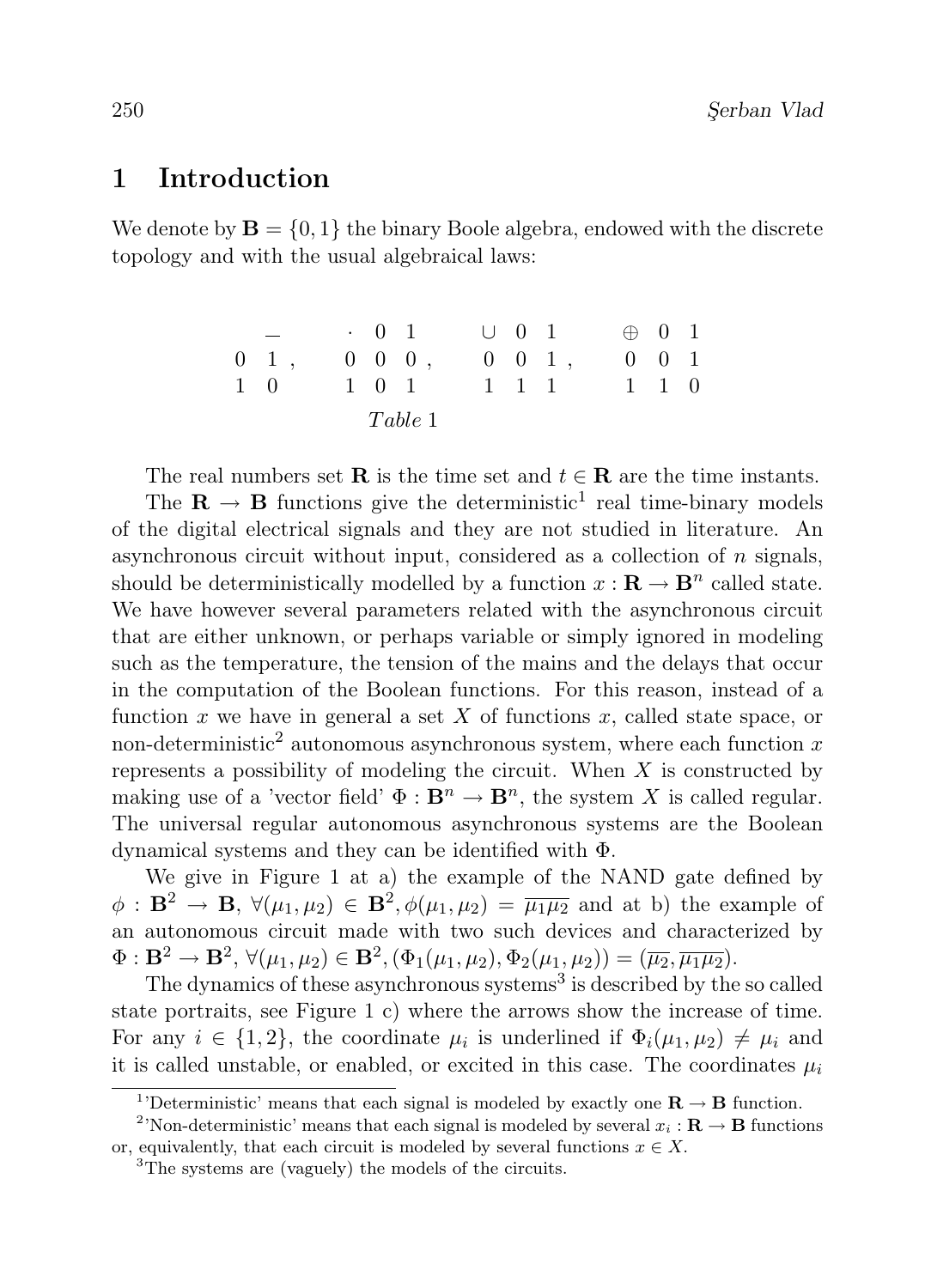

Figure 1: a) The NAND gate, b) Example of system using the NAND gate, c) The state portrait of the system from b)

that are not underlined satisfy by definition  $\Phi_i(\mu_1, \mu_2) = \mu_i$  and are called stable, or disabled, or not excited. Three arrows start from the point  $(0,0)$ where both coordinates are unstable, showing the fact that  $\Phi_1(0,0)$  may be computed first,  $\Phi_2(0,0)$  may be computed first or  $\Phi_1(0,0), \Phi_2(0,0)$  may be computed simultaneously and similarly for the point  $(1, 1)$ . Note that the two possibilities of defining the system, state portrait and formula, are equivalent. Note also that the system was identified with the function Φ.

The existence of several possibilities of changing the state of the system (three possibilities in  $(0, 0)$  and  $(1, 1)$ , one possibility in  $(1, 0)$ , no possibility in  $(0, 1)$  is the key characteristic of asynchronicity, as opposed to synchronicity where the coordinates  $\Phi_i(\mu)$  are always computed simultaneously,  $i \in \{1, ..., n\}$  for all  $\mu \in \mathbf{B}^n$  and the system's run is:  $\mu, \Phi(\mu), (\Phi \circ$  $\Phi$  $(\mu)$ , ...,  $(\Phi \circ \dots \circ \Phi)(\mu)$ , ...

Our present aim is to show how the well-known concepts of  $\omega$ -limit set, invariance and basin of attraction from the dynamical systems theory, by real to binary translation, may be integrated in the asynchronous systems theory.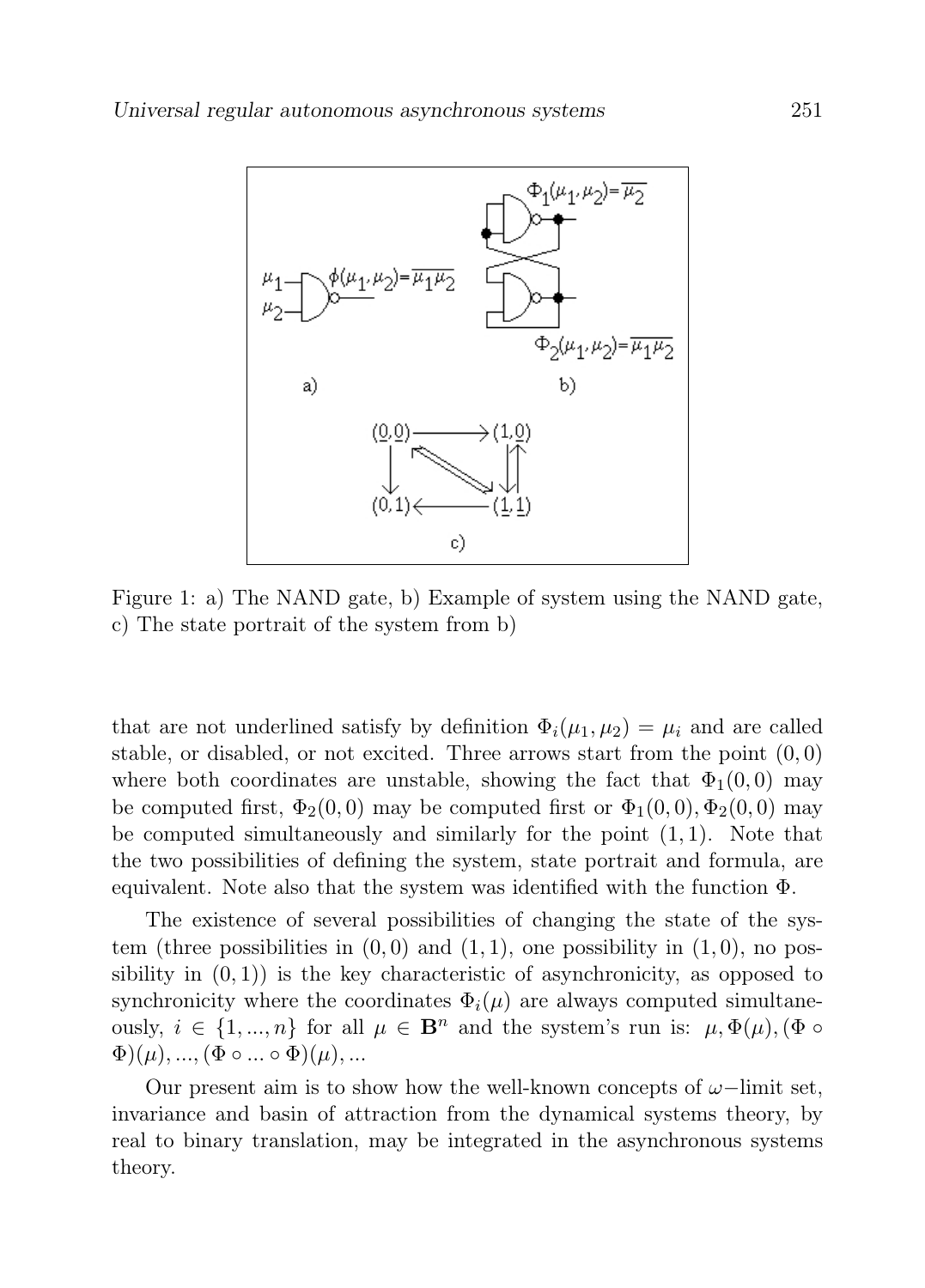#### 2 Preliminaries

Notation 1.  $\chi_A : \mathbf{R} \to \mathbf{B}$  is the notation of the characteristic function of the set  $A \subset \mathbf{R}$ :  $\forall t \in \mathbf{R}$ ,  $\chi_A(t) = \begin{cases} 1, t \in A \\ 0, t \in A \end{cases}$  $0, t \notin A$ .

Notation 2. We denote by Seq the set of the sequences  $t_0 < t_1 < ... < t_k$ ... of real numbers that are unbounded from above.

**Definition 3.** The sequence  $\alpha$  :  $N \to \mathbf{B}^n$ ,  $\forall k \in \mathbf{N}$ ,  $\alpha^k = \alpha(k)$  is called **progressive** if the sets  $\{k | k \in \mathbf{N}, \alpha_i^k = 1\}$  are infinite for all  $i \in \{1, ..., n\}$ . We denote the set of the progressive sequences by  $\Pi_n$ .

**Definition 4.** The functions  $\rho : \mathbf{R} \to \mathbf{B}^n$  of the form  $\forall t \in \mathbf{R}$ ,

$$
\rho(t) = \alpha^0 \chi_{\{t_0\}}(t) \oplus \alpha^1 \chi_{\{t_1\}}(t) \oplus \dots \oplus \alpha^k \chi_{\{t_k\}}(t) \oplus \dots \tag{1}
$$

where  $\alpha \in \Pi_n$  and  $(t_k) \in Seq$  are called **progressive** and their set is denoted by  $P_n$ .

**Definition 5.** Let be the function  $\Phi : \mathbf{B}^n \to \mathbf{B}^n$ . i) For  $\nu \in \mathbf{B}^n$  we define  $\Phi^{\nu}: \mathbf{B}^n \to \mathbf{B}^n$  by  $\forall \mu \in \mathbf{B}^n$ ,  $\Phi^{\nu}(\mu) = (\overline{\nu_1}\mu_1 \oplus \nu_1 \Phi_1(\mu), ..., \overline{\nu_n}\mu_n \oplus \nu_n \Phi_n(\mu)).$ 

*ii*) The functions  $\Phi^{\alpha^0} \cdot \cdot \alpha^k : \mathbf{B}^n \to \mathbf{B}^n$  are defined for  $k \in \mathbf{N}$  and  $\alpha^0, \dots, \alpha^k \in \mathbf{N}$  $\mathbf{B}^n$  iteratively:  $\forall \mu \in \mathbf{B}^n$ ,  $\Phi^{\alpha^0 \dots \alpha^k \alpha^{k+1}}(\mu) = \Phi^{\alpha^{k+1}}(\Phi^{\alpha^0 \dots \alpha^k}(\mu)).$ 

iii) The function  $\Phi^{\rho}$ :  $\mathbf{B}^n \times \mathbf{R} \to \mathbf{B}^n$  that is defined in the following  $way \ \Phi^{\rho}(\mu, t) = \mu \chi_{(-\infty, t_0)}(t) \oplus {\Phi^{\alpha}}^0(\mu) \chi_{[t_0, t_1)}(t) \oplus {\Phi^{\alpha}}^{0 \alpha^1}(\mu) \chi_{[t_1, t_2)}(t) \oplus ... \oplus$  $\Phi^{\alpha^0...\alpha^k}(\mu)\chi_{[t_k,t_{k+1})}(t) \oplus ...$  is called **flow**, **motion** or **orbit** (of  $\mu \in \mathbf{B}^n$ ). We have assumed that  $\rho \in P_n$  is like at (1).

iv) The set  $Or_{\rho}(\mu) = {\Phi^{\rho}(\mu, t) | t \in \mathbf{R}}$  is also called **orbit** (of  $\mu$ ).

**Remark 6.** The function  $\Phi^{\nu}$  shows how an asynchronous iteration of  $\Phi$ is made: for any  $i \in \{1, ..., n\}$ , if  $\nu_i = 0$  then  $\Phi_i$  is not computed, since  $\Phi_i^{\nu}(\mu) = \mu_i$  and if  $\nu_i = 1$  then  $\Phi_i$  is computed, since  $\Phi_i^{\nu}(\mu) = \Phi_i(\mu)$ .

The definition of  $\Phi^{\alpha^0 \dots \alpha^k}$  generalizes this idea to an arbitrary number  $k+1$ of asynchronous iterations, with the supplementary request that each coordinate  $\Phi_i$  is computed infinitely many times in the sequence  $\mu$ ,  $\Phi^{\alpha^0}(\mu)$ ,  $\Phi^{\alpha^0\alpha^1}(\mu)$ ,  $..., \Phi^{\alpha^0... \alpha^k}(\mu), ...$  whenever  $\alpha \in \Pi_n$ .

The sequences  $(t_k) \in Seq$  make the pass from the discrete time N to the continuous time **R** and each  $\rho \in P_n$  shows, in addition to  $\alpha \in \Pi_n$ , the time instants  $t_k$  when  $\Phi$  is computed (asynchronously). Thus  $\Phi^{\rho}(\mu, t), t \in \mathbf{R}$  is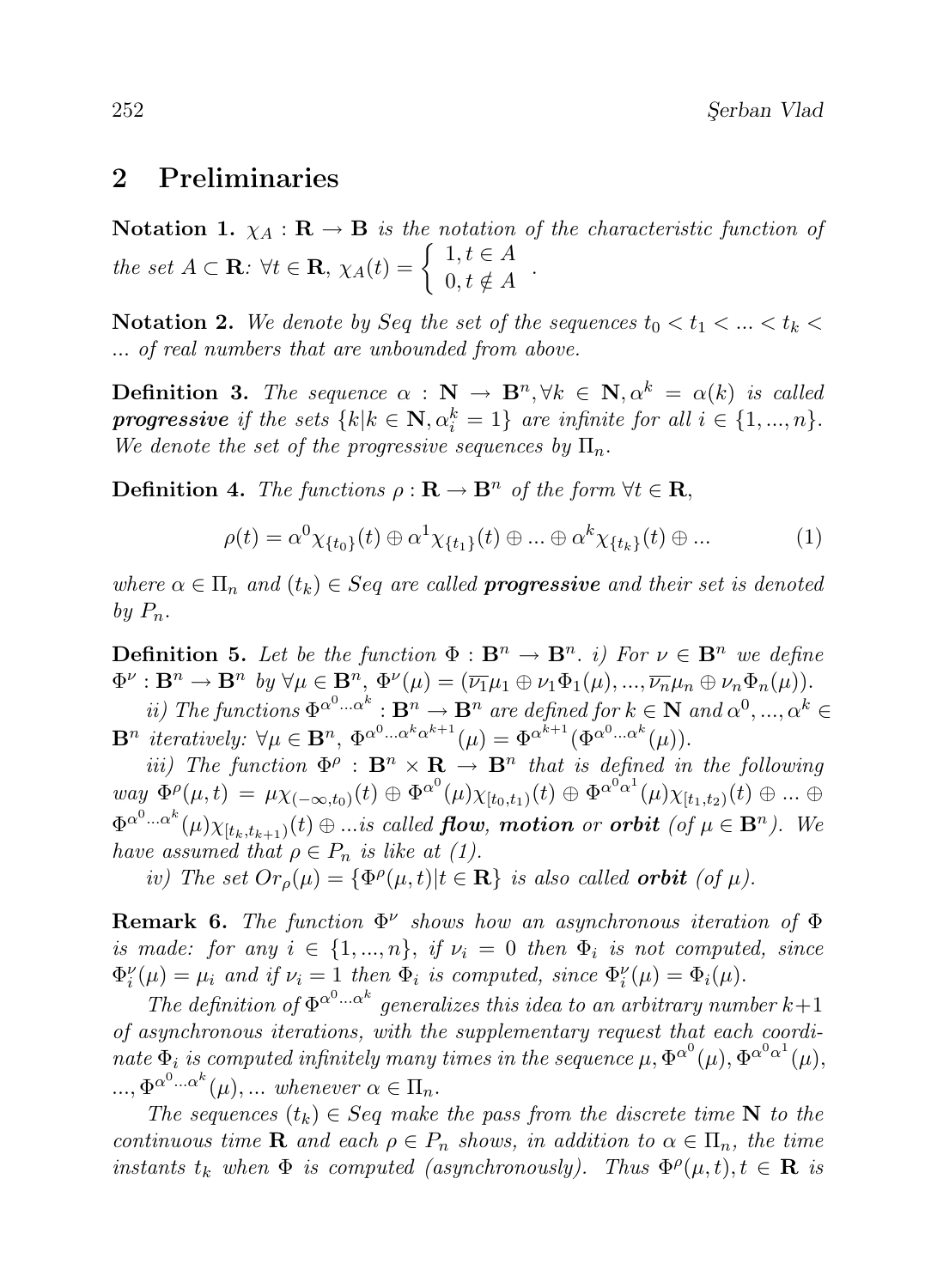the continuous time computation of the sequence  $\mu$ ,  $\Phi^{\alpha^0}(\mu)$ ,  $\Phi^{\alpha^0\alpha^1}(\mu)$ , ...,  $\Phi^{\alpha^0\ldots\alpha^k}(\mu)$ , ... made in the following way: if  $t < t_0$  nothing is computed, if  $t \in [t_0, t_1), \ \Phi^{\alpha^0}(\mu)$  is computed, if  $t \in [t_1, t_2), \Phi^{\alpha^0 \alpha^1}(\mu)$  is computed, ..., if  $t \in [t_k, t_{k+1}), \Phi^{\alpha^0 \dots \alpha^k}(\mu)$  is computed, ...

When  $\alpha$  runs in  $\Pi_n$  and  $(t_k)$  runs in Seq we get the 'unbounded delay model' of computation of the Boolean function Φ, represented in discrete time by the sequences  $\mu, \Phi^{\alpha^0}(\mu), \Phi^{\alpha^0\alpha^1}(\mu), ..., \Phi^{\alpha^0... \alpha^k}(\mu), ...$  and in continuous time by the orbits  $\Phi^{\rho}(\mu, t)$  respectively. We shall not insist on the nonformalized way that the engineers describe this model; we just mention that the 'unbounded delay model' is a reasonable way of starting the analysis of a circuit in which the delays occurring in the computation of the Boolean functions  $\Phi$  are arbitrary positive numbers. If we restrict suitably the ranges of  $\alpha$  and  $(t_k)$  we get the 'bounded delay model' of computation of  $\Phi$  and if both  $\alpha$ ,  $(t_k)$  are fixed, then we obtain the 'fixed delay model' of computation of Φ, determinism.

**Theorem 7.** Let  $\alpha \in \Pi_n$ ,  $(t_k) \in Seq$  be arbitrary and the function  $\rho(t) =$  $\alpha^0\chi_{\{t_0\}}(t)\oplus\alpha^1\chi_{\{t_1\}}(t)\oplus...\oplus\alpha^k\chi_{\{t_k\}}(t)\oplus...,\rho\in P_n.$  The following statements are true:

a)  $\{\alpha^k | k \geq k_1\} \in \Pi_n$  for any  $k_1 \in \mathbb{N}$ ; b)  $(t_k) \cap (t', \infty) \in Seq$  for any  $t' \in \mathbf{R}$ ; c)  $\rho \chi_{(t',\infty)} \in P_n$  for any  $t' \in \mathbf{R}$ ; d)  $\forall \mu \in \mathbf{B}^n, \forall \mu' \in \mathbf{B}^n, \forall t' \in \mathbf{R}, \Phi^{\rho}(\mu, t') = \mu' \Longrightarrow \forall t \geq t', \Phi^{\rho}(\mu, t) =$  $\Phi^{\rho\chi_{(t',\infty)}}(\mu',t).$ 

*Proof.* a) If  $\{k | k \in \mathbb{N}, \alpha_i^k = 1\}$  is infinite, then  $\{k | k \geq k_1, \alpha_i^k = 1\}$  is also infinite,  $\forall i \in \{1, ..., n\}.$ 

b) If  $t_0 < t_1 < t_2 < \dots$  is unbounded from above, then any sequence of the form  $t_{k_1} < t_{k_1+1} < t_{k_1+2} < \dots$  is unbounded from above,  $k_1 \in \mathbb{N}$ .

c) This is a consequence of a) and b).

d) We presume that  $t' < t_0$ . In this situation  $\mu = \mu', \rho = \rho \chi_{(t',\infty)}$  and the statement is obvious, so that we may assume now that  $t' \geq t_0$ . In this case, some  $k_1 \in \mathbf{N}$  exists with  $t' \in [t_{k_1}, t_{k_1+1})$  and  $\mu' = \Phi^{\alpha^0 \dots \alpha^{k_1}}(\mu)$ . Because

$$
\rho \chi_{(t',\infty)}(t) = \alpha^{k_1+1} \chi_{\{t_{k_1+1}\}}(t) \oplus \alpha^{k_1+2} \chi_{\{t_{k_1+2}\}}(t) \oplus \dots,
$$
  

$$
\Phi^{\rho \chi_{(t',\infty)}}(\mu',t) = \mu' \chi_{(-\infty,t_{k_1+1})}(t) \oplus \Phi^{\alpha^{k_1+1}}(\mu') \chi_{[t_{k_1+1},t_{k_1+2})}(t)
$$
  

$$
\oplus \Phi^{\alpha^{k_1+1}\alpha^{k_1+2}}(\mu') \chi_{[t_{k_1+2},t_{k_1+3})}(t) \oplus \dots
$$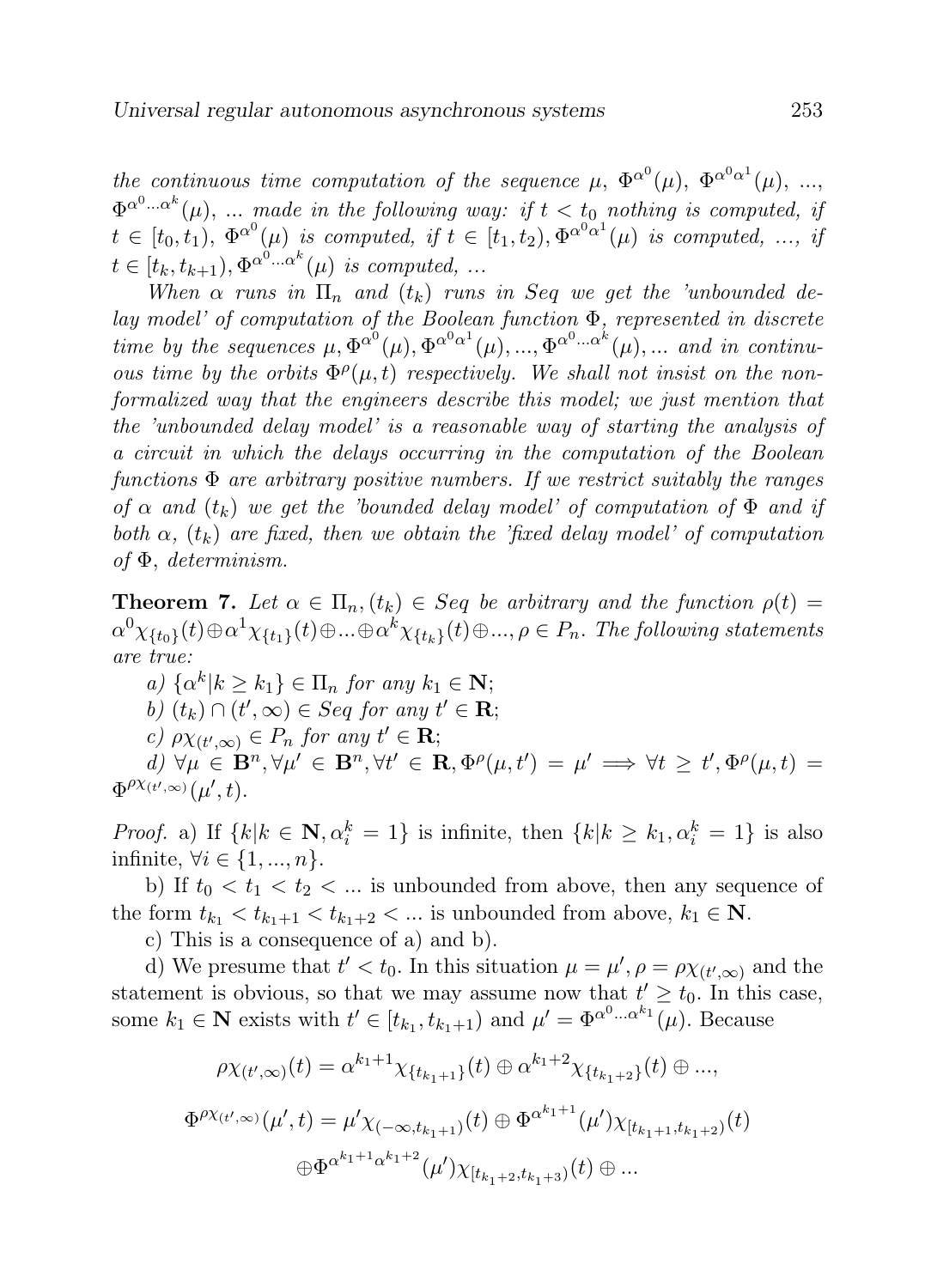we get

 $\forall t \in [t', t_{k_1+1}),$ 

$$
\Phi^{\rho}(\mu, t) = \Phi^{\alpha^0 \dots \alpha^{k_1}}(\mu),
$$
  

$$
\Phi^{\rho \chi_{(t', \infty)}}(\mu', t) = \mu' = \Phi^{\alpha^0 \dots \alpha^{k_1}}(\mu);
$$

 $\forall t \in [t_{k_1+1}, t_{k_1+2}),$ 

$$
\Phi^{\rho}(\mu, t) = \Phi^{\alpha^0 \dots \alpha^{k_1} \alpha^{k_1 + 1}}(\mu),
$$

$$
\Phi^{\rho\chi_{(t',\infty)}}(\mu',t) = \Phi^{\alpha^{k_1+1}}(\mu') = \Phi^{\alpha^{k_1+1}}(\Phi^{\alpha^0\ldots\alpha^{k_1}}(\mu)) = \Phi^{\alpha^0\ldots\alpha^{k_1}\alpha^{k_1+1}}(\mu);
$$

...

The statement of the Theorem holds.

**Theorem 8.** Let be  $\mu \in \mathbf{B}^n$ ,  $\rho \in P_n$  and  $\tau \in \mathbf{R}$ . The function  $\rho'(t) = \rho(t-\tau)$ is progressive and we have  $\Phi^{\rho\prime}(\mu, t) = \Phi^{\rho}(\mu, t - \tau)$ .

*Proof.* We put  $\rho$  under the form

$$
\rho(t) = \alpha^0 \chi_{\{t_0\}}(t) \oplus \ldots \oplus \alpha^k \chi_{\{t_k\}}(t) \oplus \ldots,
$$

 $\alpha \in \Pi_n$ ,  $(t_k) \in Seq$  and we note that

$$
\rho'(t) = \rho(t-\tau) = \alpha^0 \chi_{\{t_0+\tau\}}(t) \oplus \ldots \oplus \alpha^k \chi_{\{t_k+\tau\}}(t) \oplus \ldots
$$

where  $(t_k + \tau) \in Seq$ . We infer

$$
\Phi^{\rho'}(\mu, t) = \mu \chi_{(-\infty, t_0 + \tau)}(t) \oplus \Phi^{\alpha^0}(\mu) \chi_{[t_0 + \tau, t_1 + \tau)}(t) \oplus \dots
$$
  

$$
\dots \oplus \Phi^{\alpha^0 \dots \alpha^k}(\mu) \chi_{[t_k + \tau, t_{k+1} + \tau)}(t) \oplus \dots = \Phi^{\rho}(\mu, t - \tau).
$$

Definition 9. The universal regular autonomous asynchronous sys**tem** that is generated by  $\Phi : \mathbf{B}^n \to \mathbf{B}^n$  is by definition  $\Xi_{\Phi} = {\Phi^{\rho}(\mu, \cdot) | \mu \in \mathbb{R}^n}$  $\mathbf{B}^n, \rho \in P_n$ ; any  $x(t) = \Phi^{\rho}(\mu, t)$  is called **state** (of  $\Xi_{\Phi}$ ),  $\mu$  is called **initial** value (of x), or initial state (of  $\Xi_{\Phi}$ ) and  $\Phi$  is called generator function  $($ of  $\Xi_{\Phi}$ ).

 $\Box$ 

 $\Box$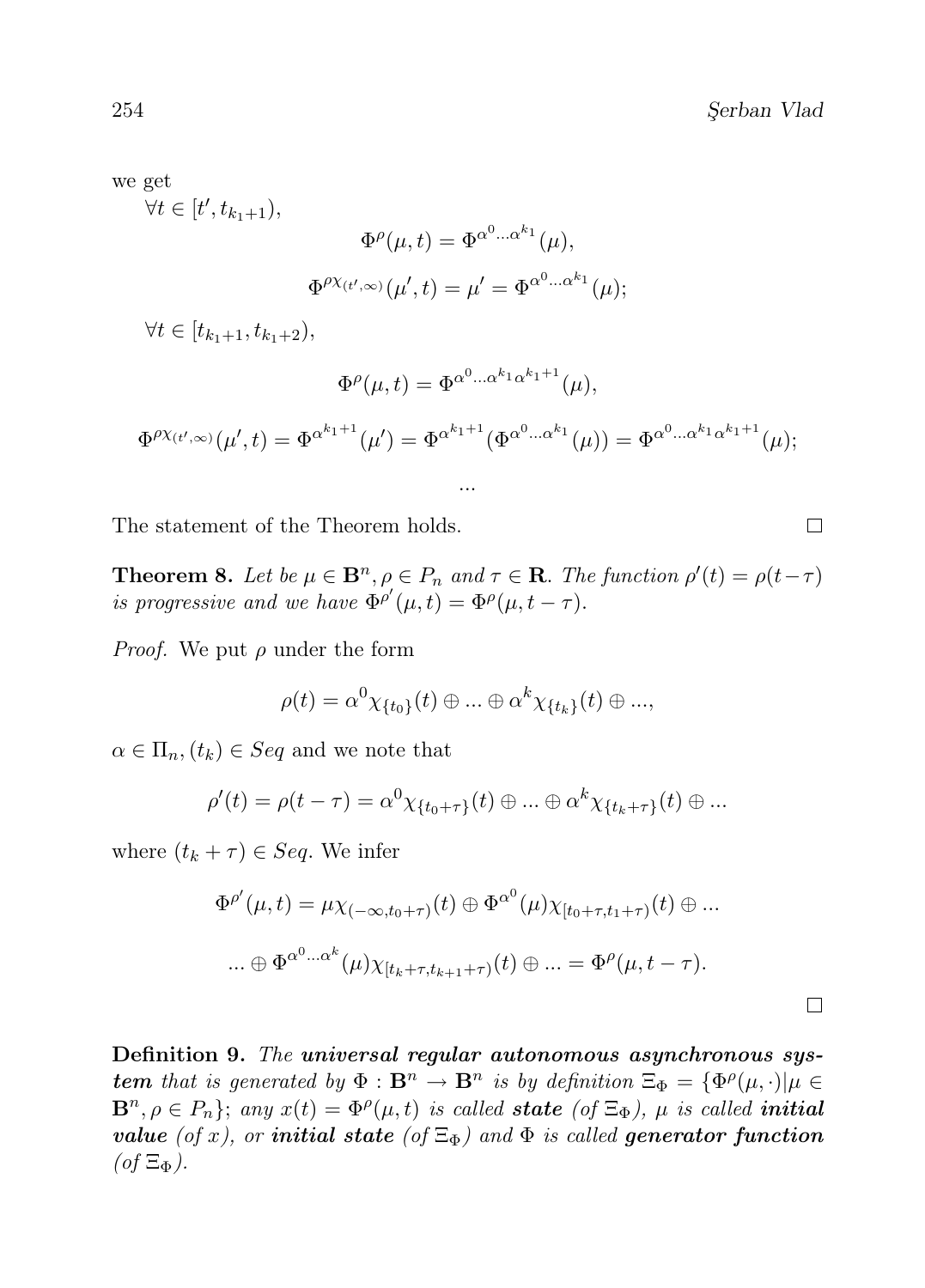Remark 10. The asynchronous systems are non-deterministic in general, due to the uncertainties that occur in the modeling of the asynchronous circuits. Non-determinism is produced, in the case of  $\Xi_{\Phi}$ , by the fact that the initial state  $\mu$  and the way  $\rho$  of iterating  $\Phi$  are not known.

**Definition 11.** Let  $v : \mathbb{N} \to \mathbb{B}^n$ ,  $x : \mathbb{R} \to \mathbb{B}^n$  be some functions. If  $\exists k' \in \mathbb{B}^n$  $\mathbf{N}, \forall k \geq k', v(k) = v(k'),$  we say that the limit lim  $v(k)$  exists and we  $k\rightarrow\infty$ use the notation  $\lim v(k) = v(k')$ . Similarly, if  $\exists t' \in \mathbf{R}, \forall t \geq t', x(t) =$  $k\rightarrow\infty$  $x(t')$ , we say that **the limit**  $\lim_{t\to\infty}x(t)$  **exists** and we denote  $\lim_{t\to\infty}x(t) = x(t')$ . Sometimes  $\lim_{k\to\infty} v(k)$ ,  $\lim_{t\to\infty} x(t)$  are called the **final values** of v, x.

Theorem 12.  $[\gamma] \ \forall \mu \in \mathbf{B}^n, \forall \mu' \in \mathbf{B}^n, \forall \rho \in P_n, \lim_{t \to \infty} \Phi^{\rho}(\mu, t) = \mu' \implies$  $\Phi(\mu') = \mu'$ , if the final value of  $\Phi^{\rho}(\mu, \cdot)$  exists, it is a fixed point of  $\Phi$ .

*Proof.* Let  $\mu \in \mathbf{B}^n, \mu' \in \mathbf{B}^n, \rho \in P_n$  be arbitrary and fixed. The hypothesis states the existence of  $t' \in \mathbf{R}$  with

$$
\forall t \ge t', \Phi^{\rho}(\mu, t) = \mu'
$$

thus, from Theorem 7 d),

$$
\forall t \geq t', \Phi^{\rho \chi_{(t',\infty)}}(\mu',t) = \mu'.
$$

We infer that  $\forall i \in \{1, ..., n\}, \exists t'' > t'$  such that

$$
\rho_i(t'') = \rho_i \chi_{(t',\infty)}(t'') = 1,
$$
  

$$
\Phi_i^{\rho \chi_{(t',\infty)}}(\mu', t'') = \Phi_i(\mu') = \mu'_i.
$$

 $\Box$ 

Theorem 13.  $[\gamma] \ \forall \mu \in \mathbf{B}^n, \forall \mu' \in \mathbf{B}^n, \forall \rho \in P_n, (\Phi(\mu')) = \mu'$  and  $\exists t' \in \mathbf{B}^n$  $\mathbf{R}, \Phi^{\rho}(\mu, t') = \mu'$   $\implies \forall t \geq t'$ ,  $\Phi^{\rho}(\mu, t) = \mu'$ , meaning that if the fixed point  $\mu'$ of  $\Phi$  is accessible, then it is the final value of  $\Phi^{\rho}(\mu, \cdot)$ .

*Proof.* Let  $\mu \in \mathbf{B}^n, \mu' \in \mathbf{B}^n, \rho \in P_n$  be arbitrary and fixed. From the hypothesis and Theorem 7 d) we infer

$$
\forall t \ge t', \Phi^{\rho}(\mu, t) = \Phi^{\rho \chi_{(t', \infty)}}(\mu', t)
$$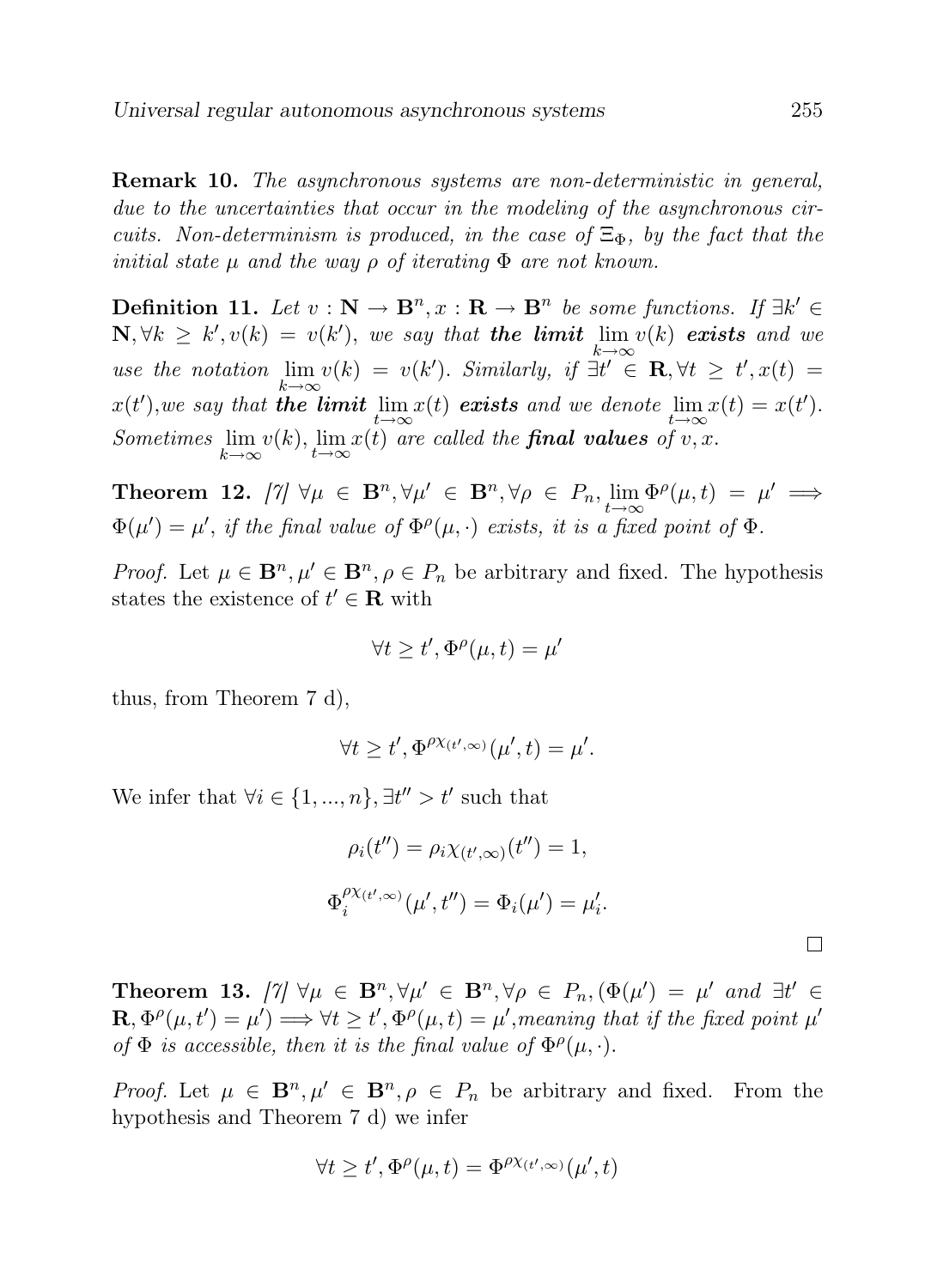

Figure 2:  $\exists \rho \in P_2, \omega_{\rho}((1,0)) = \{(0,0), (0,1)\}$  and  $\exists \rho' \in P_2, \omega_{\rho'}((1,0)) =$  $\{(1,1)\}\$ 

thus  $\forall i \in \{1, ..., n\}, \exists \varepsilon > 0, \forall t \in [t', t' + \varepsilon), \Phi_i^{\rho \chi_{(t', \infty)}}(\mu', t)$  can take one of the values  $\mu'_i$  and  $\Phi_i(\mu')$ . But  $\mu'_i = \Phi_i(\mu')$ , wherefrom the previous property takes place for arbitrary  $\varepsilon$  and

$$
\forall t \ge t', \Phi^{\rho}(\mu, t) = \mu'.
$$

 $\Box$ 

Corollary 14.  $\forall \mu \in \mathbf{B}^n, \forall \rho \in P_n, \Phi(\mu) = \mu \Longrightarrow \forall t \in \mathbf{R}, \Phi^{\rho}(\mu, t) = \mu.$ 

*Proof.* From Theorem 13, with  $\mu = \mu'$ , where t' may be chosen such that  $\forall t < t', \rho(t) = 0.$  $\Box$ 

#### 3 ω−limit sets

**Definition 15.** For  $\mu \in \mathbf{B}^n$  and  $\rho \in P_n$ , the set  $\omega_\rho(\mu) = {\mu'|\mu' \in \mathbf{B}^n, \exists (t_k) \in \mathbf{B}^n}$ Seq,  $\lim_{k \to \infty} \Phi^{\rho}(\mu, t_k) = \mu' \}$  is called the  $\omega$ -**limit set** of the orbit  $\Phi^{\rho}(\mu, \cdot)$ .

Remark 16. The previous definition agrees with the usual definitions of the  $\omega$ −limit sets of the real time or discrete time dynamical systems see [2] page 5, [5] page 26, [1] page 20.

Example 17. In Figure 2, we consider

$$
\rho(t) = (1,1)\chi_{\{0\}}(t) \oplus (0,1)\chi_{\{1\}}(t) \oplus (1,1)\chi_{\{2\}}(t) \oplus (0,1)\chi_{\{3\}}(t) \oplus ...,
$$

$$
\rho'(t) = (1,1)\chi_{\{0\}}(t) \oplus (1,1)\chi_{\{1\}}(t) \oplus (1,1)\chi_{\{2\}}(t) \oplus ...
$$

and we have

$$
\Phi^{\rho}((1,0),t) = (1,0)\chi_{(-\infty,0)}(t) \oplus (0,0)\chi_{[0,1)}(t) \oplus (0,1)\chi_{[1,2)}(t)
$$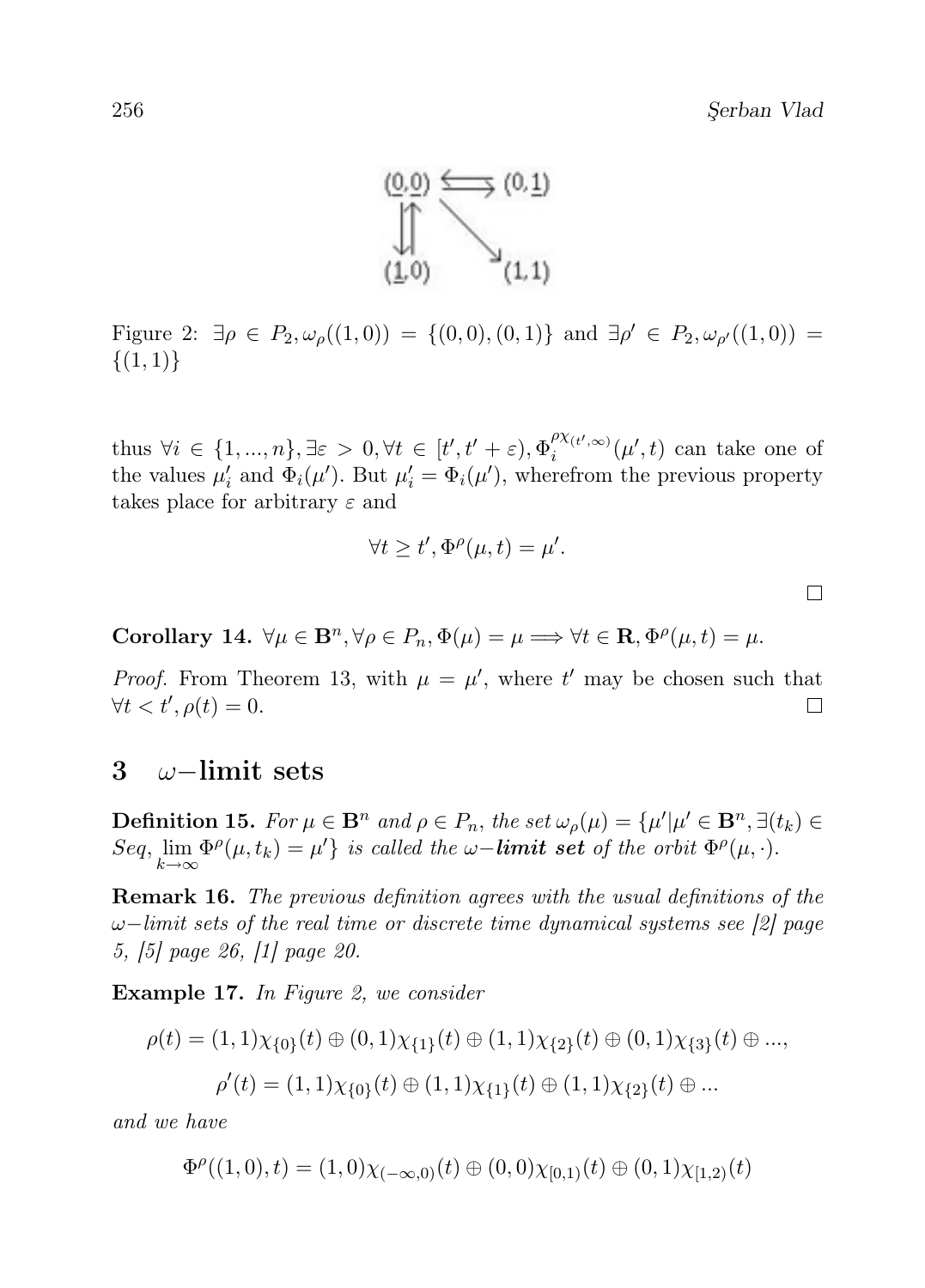Universal regular autonomous asynchronous systems 257

$$
\oplus (0,0)\chi_{[2,3)}(t) \oplus (0,1)\chi_{[3,4)}(t) \oplus ...,
$$
  

$$
\Phi^{\rho'}((1,0),t) = (1,0)\chi_{(-\infty,0)}(t) \oplus (0,0)\chi_{[0,1)}(t) \oplus (1,1)\chi_{[1,\infty)}(t),
$$
  
thus  $\omega_{\rho}((1,0)) = \{(0,0),(0,1)\}, \omega_{\rho'}((1,0)) = \{(1,1)\}.$ 

**Theorem 18.** For any  $\mu \in \mathbf{B}^n$  and any  $\rho \in P_n$ , we have:

a) 
$$
\omega_{\rho}(\mu) \neq \emptyset
$$
;  
\nb)  $\forall t' \in \mathbf{R}, \omega_{\rho}(\mu) \subset {\Phi^{\rho}(\mu, t) | t \ge t'} \subset Or_{\rho}(\mu)$ ;  
\nc)  $\exists t' \in \mathbf{R}, \omega_{\rho}(\mu) = {\Phi^{\rho}(\mu, t) | t \ge t'} \text{ and any } t'' \ge t' \text{ fulfills } \omega_{\rho}(\mu) = {\Phi^{\rho}(\mu, t) | t \ge t'' }$ ;  
\nd)  $\forall t' \in \mathbf{R} \ \forall t'' > t' \ \{\Phi^{\rho}(\mu, t) | t > t' \} = {\Phi^{\rho}(\mu, t) | t > t'' \} \ \text{implies } \omega_{\rho}(\mu) =$ 

d)  $\forall t' \in \mathbf{R}, \forall t'' \geq t', \{\Phi^{\rho}(\mu, t)|t \geq t'\} = \{\Phi^{\rho}(\mu, t)|t \geq t''\}$  implies  $\omega_{\rho}(\mu) =$  $\{\Phi^{\rho}(\mu,t)|t\geq t'\};$ 

e) we presume that  $\omega_{\rho}(\mu) = {\Phi^{\rho}(\mu, t) | t \geq t' }, t' \in \mathbf{R}$ . Then  $\forall \mu' \in$  $\omega_{\rho}(\mu), \forall t'' \geq t', \text{ if } \Phi^{\rho}(\mu, t'') = \mu' \text{ we get } \omega_{\rho}(\mu) = \{ \Phi^{\rho \chi_{(t'', \infty)}}(\mu', t) | t \geq t'' \} =$  $Or_{\rho_{X_{(t'',\infty)}}}(\mu') = \omega_{\rho_{X_{(t'',\infty)}}}(\mu').$ 

*Proof.* We put  $\rho \in P_n$  under the form

$$
\rho(t) = \alpha^0 \chi_{\{t_0\}}(t) \oplus \ldots \oplus \alpha^k \chi_{\{t_k\}}(t) \oplus \ldots
$$

where  $\alpha \in \Pi_n$  and  $(t_k) \in Seq$ . We ask, without loosing the generality, that  $\alpha^{0} = (0, ..., 0) \in \mathbf{B}^{n}$ , hence  $\Phi^{\rho}(\mu, t_{0}) = \mu$  and  $Or_{\rho}(\mu) = {\Phi^{\rho}(\mu, t_{k}) | k \in \mathbf{N}}$ .

a) If  $Or_{\rho}(\mu) = {\mu^1, ..., \mu^p}$ ,  $p \in {\{1, ..., 2^n\}}$ , we denote with  $I_1, ..., I_p \subset \mathbb{N}$ the sets

$$
I_j = \{k | k \in \mathbf{N}, \Phi^{\rho}(\mu, t_k) = \mu^j\}, j = \overline{1, p}.
$$

Because  $I_1 \cup ... \cup I_p = \mathbb{N}$ , some of these sets are infinite, let them be without loosing the generality  $I_1, ..., I_{p'}$ ,  $p' \leq p$ . We infer  $\omega_\rho(\mu) = {\mu^1, ..., \mu^{p'}}$ .

b) For  $t' \in \mathbf{R}$ , we define

$$
k_1 = \begin{cases} 0, t' < t_0 \\ k, t' \in [t_k, t_{k+1}) \end{cases}
$$

and we obtain

$$
\omega_{\rho}(\mu) = {\mu^1, ..., \mu^{p'}} = {\Phi^{\rho}(\mu, t_k) | k \in I_1 \cup ... \cup I_{p'}}= {\Phi^{\rho}(\mu, t_k) | k \in (I_1 \cup ... \cup I_{p'}) \cap [k_1, \infty)}
$$
  

$$
\subset {\Phi^{\rho}(\mu, t_k) | k \in (I_1 \cup ... \cup I_p) \cap [k_1, \infty)} = {\Phi^{\rho}(\mu, t) | t \ge t'}
$$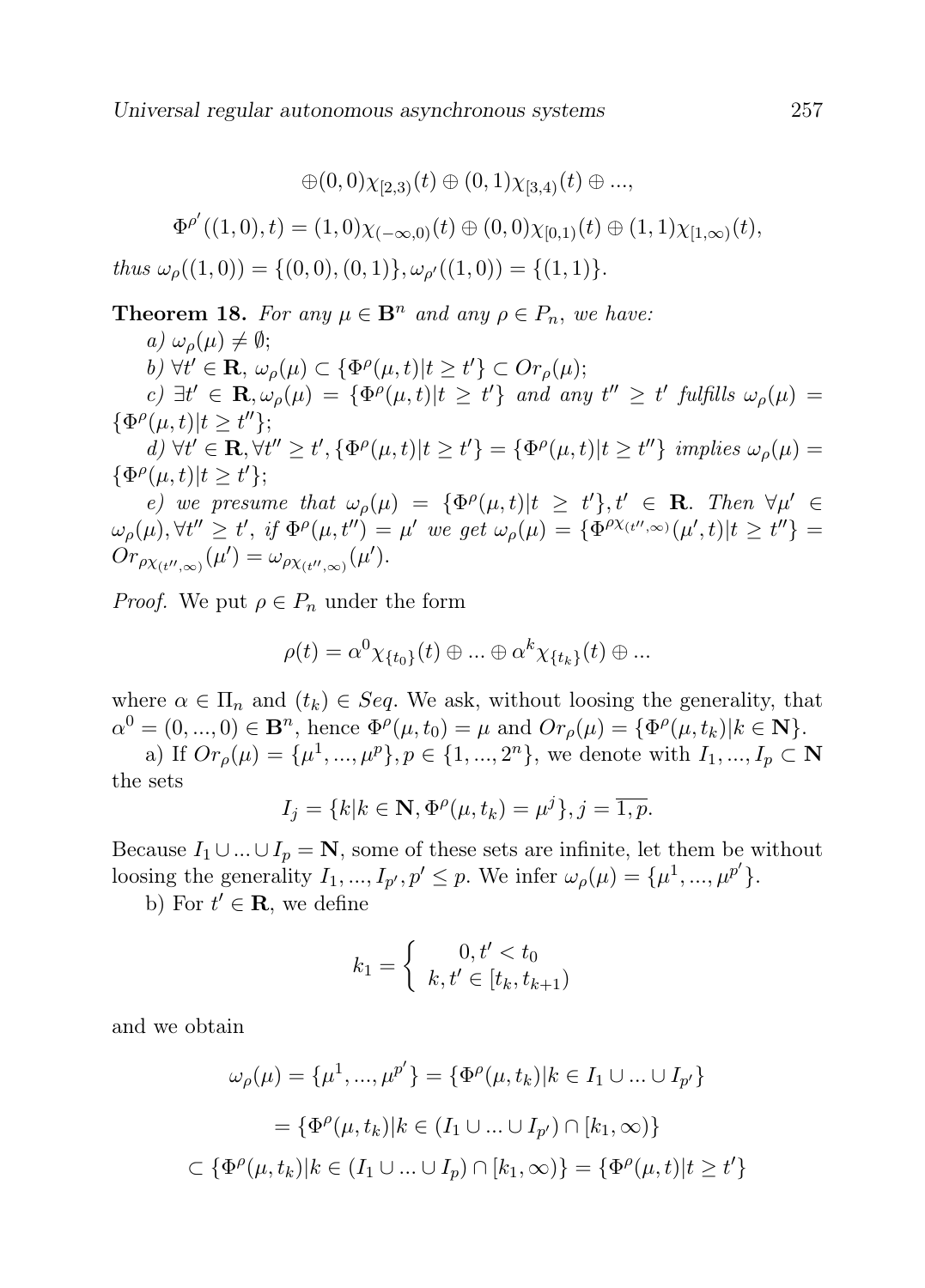$$
\subset {\Phi^{\rho}(\mu, t_k)|k \in I_1 \cup ... \cup I_p} = {\mu^1, ..., \mu^p} = Or_{\rho}(\mu).
$$

c) If  $p' = p$ , then  $\forall t' \in \mathbf{R}$ ,  $\omega_{\rho}(\mu) = {\Phi^{\rho}(\mu, t) | t \ge t'} = Or_{\rho}(\mu)$  from b) and the property holds, thus we can assume that  $p' < p$ . In this case we define

$$
k'' = \min\{k | k \in \mathbf{N}, \forall k' \ge k, k' \in I_1 \cup \dots \cup I_{p'}\}
$$
  
= 1 + \max(I\_{p'+1} \cup \dots \cup I\_p)

for which we have

$$
(I_{p'+1}\cup\ldots\cup I_p)\cap[k'',\infty)=\emptyset
$$

and  $t' = t_{k''}$  fulfills

$$
\omega_{\rho}(\mu) = {\mu^1, ..., \mu^{p'}} = {\Phi^{\rho}(\mu, t_k) | k \in I_1 \cup ... \cup I_{p'}} = {\Phi^{\rho}(\mu, t_k) | k \in (I_1 \cup ... \cup I_{p'}) \cap [k'', \infty)} = {\Phi^{\rho}(\mu, t_k) | k \in (I_1 \cup ... \cup I_p) \cap [k'', \infty)} = {\Phi^{\rho}(\mu, t) | t \ge t'};
$$

any  $t'' \geq t'$  gives

$$
\omega_{\rho}(\mu) \stackrel{b)}{\subset} \{\Phi^{\rho}(\mu, t)|t \geq t''\} \subset \{\Phi^{\rho}(\mu, t)|t \geq t'\} = \omega_{\rho}(\mu).
$$

d) Let be  $t' \in \mathbf{R}$  such that  $\forall t'' \geq t'$ ,

$$
\{\Phi^{\rho}(\mu, t)|t \ge t'\} = \{\Phi^{\rho}(\mu, t)|t \ge t''\}
$$
 (2)

and we claim that in this case we have

$$
\forall \mu' \in \{\Phi^{\rho}(\mu, t) | t \ge t'\}, \exists (t'_k) \in Seq, \forall k \in \mathbf{N}, \Phi^{\rho}(\mu, t'_k) = \mu'.\tag{3}
$$

We assume against all reason that (3) is false, meaning that

$$
\exists \mu' \in \{\Phi^{\rho}(\mu, t)|t \ge t'\}, \text{ the set } \{t_k|k \in \mathbf{N}, \Phi^{\rho}(\mu, t_k) = \mu'\} \text{ is finite.}
$$

Then  $\exists t'' > \max\{\max\{t_k | k \in \mathbb{N}, \Phi^{\rho}(\mu, t_k) = \mu'\}, t'\}\$  that fulfills  $\mu' \in {\Phi^{\rho}(\mu, t)|t \ge t'} \setminus {\Phi^{\rho}(\mu, t)|t \ge t''},$  contradiction with (2). The truth of (3) shows that  $\mu' \in \omega_{\rho}(\mu)$ , i.e.  $\{\Phi^{\rho}(\mu, t)|t \ge t'\} \subset \omega_{\rho}(\mu)$ . For all  $t'' \ge t'$ we have then

$$
\omega_{\rho}(\mu) \stackrel{b)}{\subset} \{\Phi^{\rho}(\mu, t)|t \geq t''\} = \{\Phi^{\rho}(\mu, t)|t \geq t'\} \subset \omega_{\rho}(\mu).
$$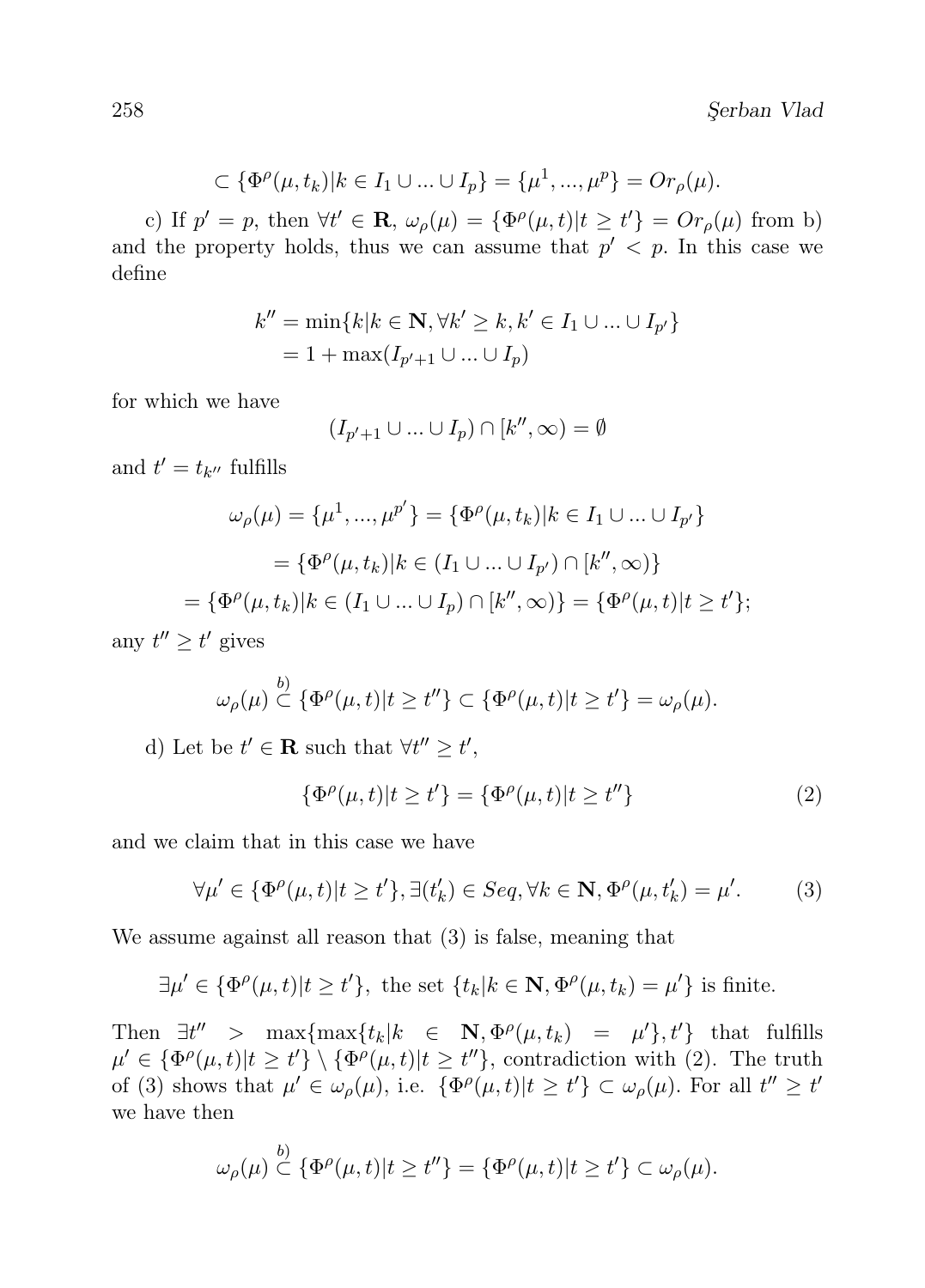e) We note that for  $t'' \geq t'$  and  $\Phi^{\rho}(\mu, t'') = \mu'$  we can write

$$
\omega_{\rho}(\mu) = \{ \Phi^{\rho}(\mu, t) | t \ge t' \} \stackrel{c)}{=} \{ \Phi^{\rho}(\mu, t) | t \ge t'' \}
$$
  
Theorem 7 d) 
$$
\{ \Phi^{\rho \chi_{(t'', \infty)}}(\mu', t) | t \ge t'' \} = \{ \Phi^{\rho \chi_{(t'', \infty)}}(\mu', t) | t \in \mathbf{R} \}
$$

$$
= Or_{\rho \chi_{(t'', \infty)}}(\mu').
$$

The fact that  $\forall t''' \geq t''$ ,

$$
\{\Phi^{\rho\chi_{(t'',\infty)}}(\mu',t)|t\geq t''\} \stackrel{Theorem 7 d)}{=} \{\Phi^{\rho}(\mu,t)|t\geq t''\} \stackrel{c)}{=} \{\Phi^{\rho}(\mu,t)|t\geq t''\}
$$

$$
\stackrel{c)}{=} \{\Phi^{\rho}(\mu,t)|t\geq t'''\} \stackrel{Theorem 7 d)}{=} \{\Phi^{\rho\chi_{(t'',\infty)}}(\mu',t)|t\geq t'''\}
$$

shows, by taking into account d), that

$$
\{\Phi^{\rho\chi_{(t'',\infty)}}(\mu',t)|t\geq t''\}=\omega_{\rho\chi_{(t'',\infty)}}(\mu').
$$

**Remark 19.** If in Theorem 18 e) we take  $t'' \in \mathbf{R}$  arbitrarily, the equation

$$
\omega_{\rho}(\mu) = \omega_{\rho \chi_{(t'',\infty)}}(\Phi^{\rho}(\mu, t'')) \tag{4}
$$

is still true. Indeed, for sufficiently great  $t'''$ , the terms in  $(4)$  are equal with

$$
\{\Phi^{\rho}(\mu,t)|t\geq t^{\prime\prime\prime}\}=\{\Phi^{\rho\chi_{(t^{\prime\prime},\infty)}}(\Phi^{\rho}(\mu,t^{\prime\prime}),t)|t\geq t^{\prime\prime\prime}\}.
$$

**Theorem 20.** For arbitrary  $\mu \in \mathbf{B}^n, \rho \in P_n$  the following statements are true:

a) 
$$
\lim_{t \to \infty} \Phi^{\rho}(\mu, t)
$$
 exists  $\Longleftrightarrow$  card $(\omega_{\rho}(\mu)) = 1$ ;  
b) if  $\exists \mu' \in \mathbf{B}^n$ ,  $\omega_{\rho}(\mu) = {\mu'}$ , then  $\lim_{t \to \infty} \Phi^{\rho}(\mu, t) = \mu'$  and  $\Phi(\mu') = \mu'$ ;  
c) if  $\exists \mu' \in \mathbf{B}^n$ ,  $\Phi(\mu') = \mu'$  and  $\mu' \in Or_{\rho}(\mu)$ , then  $\omega_{\rho}(\mu) = {\mu'}$ .

*Proof.* a) Let  $\mu \in \mathbf{B}^n, \rho \in P_n$  be arbitrary. We get

$$
\lim_{t \to \infty} \Phi^{\rho}(\mu, t) \text{ exists} \Longleftrightarrow \exists \mu' \in \mathbf{B}^n, \exists t' \in \mathbf{R}, \forall t \ge t', \Phi^{\rho}(\mu, t) = \mu'
$$

$$
\iff \exists \mu' \in \mathbf{B}^n, \exists t' \in \mathbf{R}, \{\Phi^{\rho}(\mu, t)|t \ge t'\} = \{\mu'\}
$$

$$
\iff \exists \mu' \in \mathbf{B}^n, \omega_{\rho}(\mu) = \{\mu'\} \Longleftrightarrow \operatorname{card}(\omega_{\rho}(\mu)) = 1.
$$

b) We assume that  $\exists \mu' \in \mathbf{B}^n, \omega_\rho(\mu) = {\mu'}$ , i.e.  $\exists \mu' \in \mathbf{B}^n, \exists t' \in$  $\mathbf{R}, \{\Phi^{\rho}(\mu, t)|t \ge t'\} = {\{\mu'\}}$  in other words  $\lim_{t \to \infty} \Phi^{\rho}(\mu, t) = {\mu'}$ . The fact that  $\Phi(\mu') = \mu'$  results from Theorem 12.

c) This is a consequence of Theorem 13.

 $\Box$ 

 $\Box$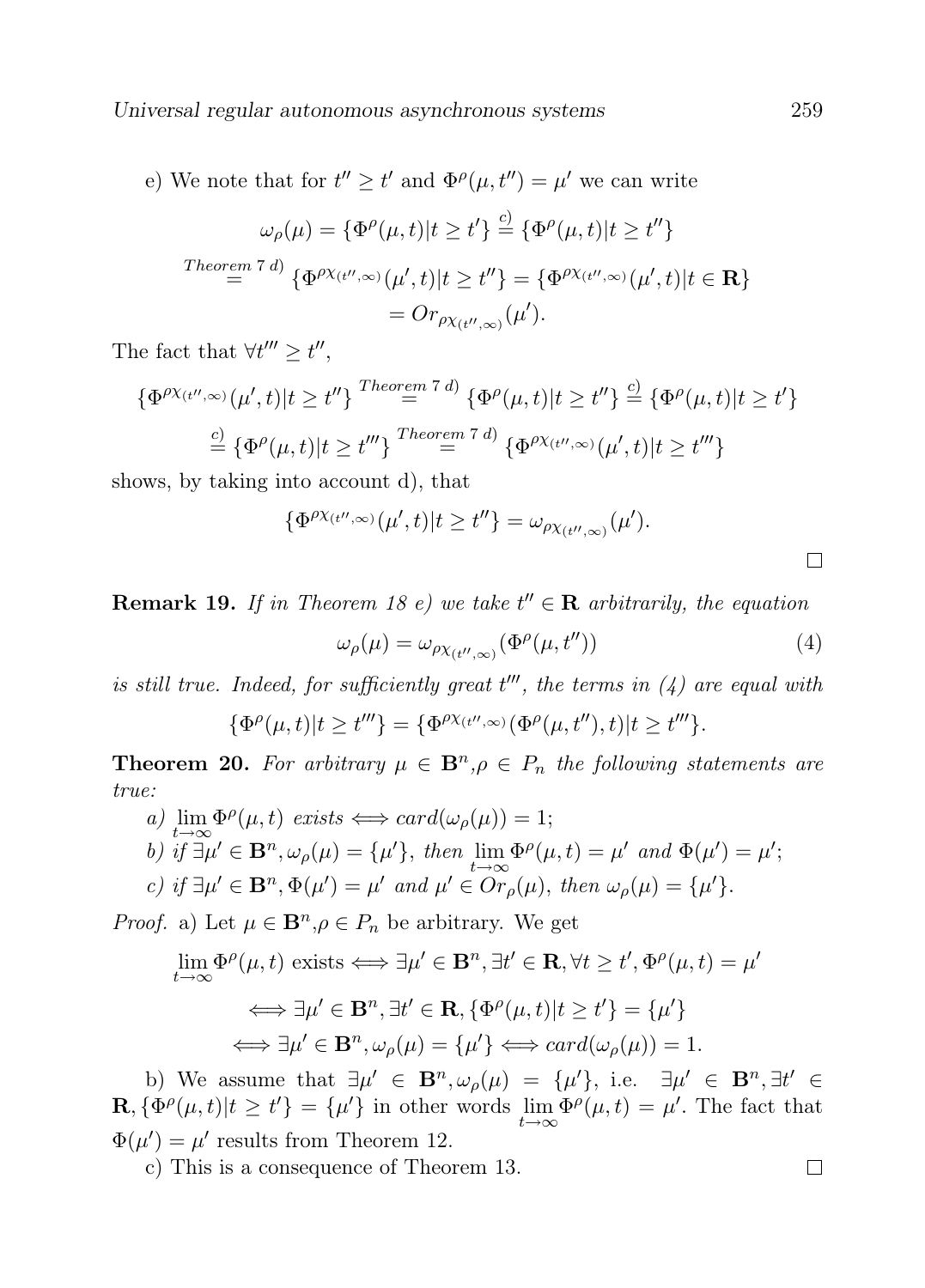$\Box$ 

**Theorem 21.** Let be  $\mu \in \mathbf{B}^n$ ,  $\rho \in P_n$ ,  $\tau \in \mathbf{R}$ . The function  $\rho' \in P_n$ ,  $\rho'(t) =$  $\rho(t-\tau)$  fulfills  $\omega_{\rho}(\mu) = \omega_{\rho'}(\mu)$ .

*Proof.* We use Theorem 8 and we infer the existence of  $t' \in \mathbf{R}$  such that

$$
\omega_{\rho}(\mu) = \{ \Phi^{\rho}(\mu, t) | t \ge t' \} = \{ \Phi^{\rho}(\mu, t - \tau) | t - \tau \ge t' \}
$$

$$
= \{ \Phi^{\rho'}(\mu, t) | t \ge t' + \tau \} = \omega_{\rho'}(\mu).
$$

#### 4 P-invariant and n-invariant sets

**Theorem 22.** We consider the function  $\Phi : \mathbf{B}^n \to \mathbf{B}^n$  and let be the set  $A \in P^*(\mathbf{B}^n)$ . For any  $\mu \in A$ , the following properties are equivalent

$$
\exists \rho \in P_n, Or_{\rho}(\mu) \subset A,
$$
\n<sup>(5)</sup>

$$
\exists \rho \in P_n, \forall t \in \mathbf{R}, \Phi^{\rho}(\mu, t) \in A,
$$
\n(6)

$$
\exists \alpha \in \Pi_n, \forall k \in \mathbf{N}, \Phi^{\alpha^0 \dots \alpha^k}(\mu) \in A \tag{7}
$$

and the following properties are also equivalent

$$
\forall \rho \in P_n, Or_\rho(\mu) \subset A,\tag{8}
$$

$$
\forall \rho \in P_n, \forall t \in \mathbf{R}, \Phi^{\rho}(\mu, t) \in A,
$$
\n(9)

$$
\forall \alpha \in \Pi_n, \forall k \in \mathbf{N}, \Phi^{\alpha^0 \dots \alpha^k}(\mu) \in A,\tag{10}
$$

$$
\forall \lambda \in \mathbf{B}^n, \Phi^{\lambda}(\mu) \in A. \tag{11}
$$

*Proof.* (9)  $\implies$  (11) Let  $\mu \in A$ ,  $\lambda \in \mathbf{B}^n$  and the function  $\rho \in P_n$  be arbitrary,

$$
\rho(t) = \alpha^0 \cdot \chi_{\{t_0\}}(t) \oplus \dots \oplus \alpha^k \cdot \chi_{\{t_k\}}(t) \oplus \dots \tag{12}
$$

with  $\alpha \in \Pi_n$  and  $(t_k) \in Seq$ . We define

$$
\rho'(t) = \lambda \cdot \chi_{\{t'\}}(t) \oplus \alpha^0 \cdot \chi_{\{t'+t_0\}}(t) \oplus \ldots \oplus \alpha^k \cdot \chi_{\{t'+t_k\}}(t) \oplus \ldots
$$

where  $t' \in \mathbf{R}$  is arbitrary and we can see that  $\rho' \in P_n$ . (9) implies  $\Phi^{\lambda}(\mu) =$  $\Phi^{\rho'}(\mu, t') \in A.$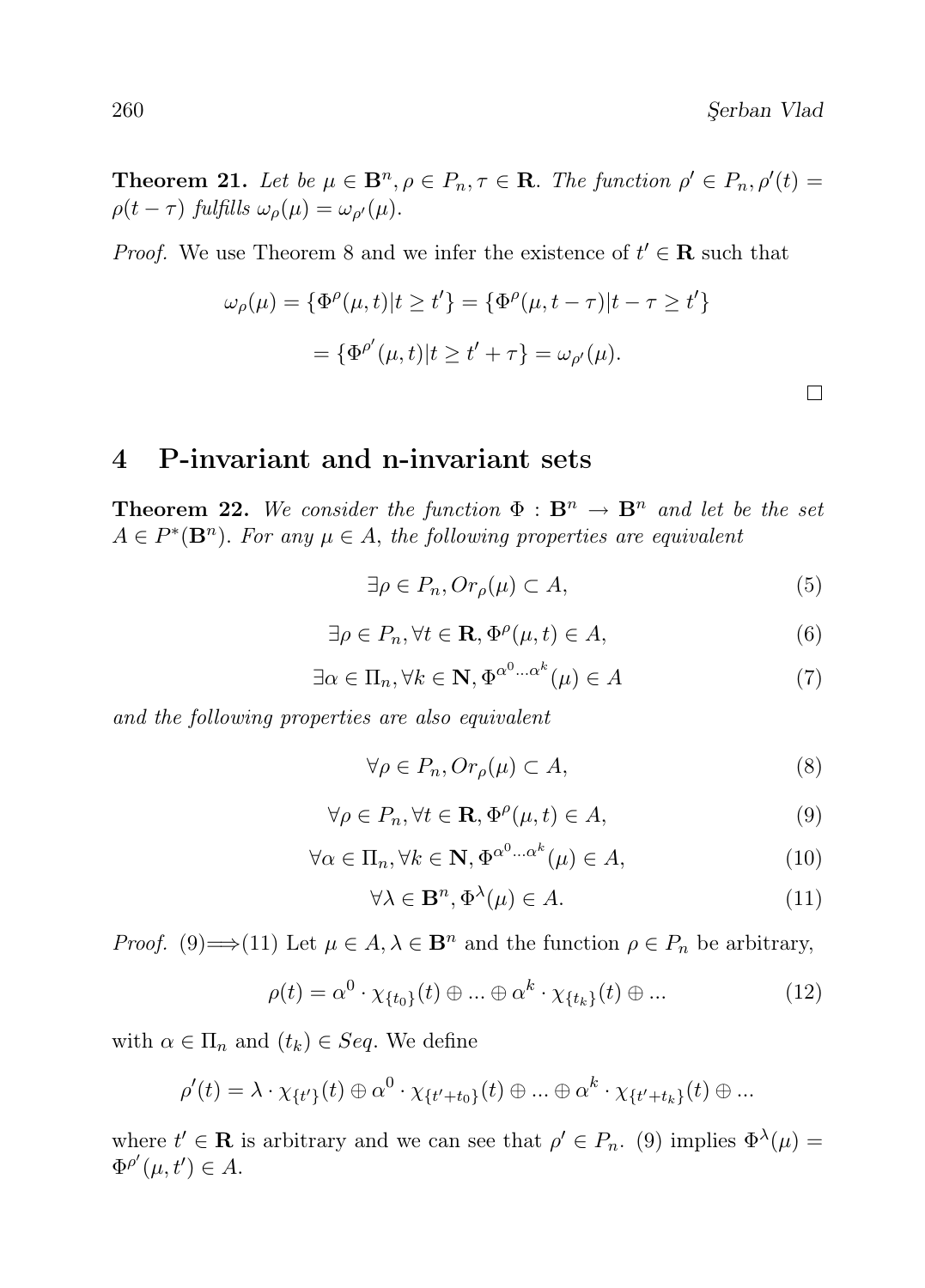(11)  $\Longrightarrow$  (9) Let  $\mu \in A$  and  $\rho \in P_n$  be arbitrary, given by (12), with  $\alpha \in \Pi_n$ ,  $(t_k) \in Seq$ . We get by induction on k:

...

...

$$
t < t_0: \qquad \Phi^{\rho}(\mu, t) = \mu \in A,
$$
  
\n
$$
t \in [t_0, t_1): \qquad \Phi^{\rho}(\mu, t) = \Phi^{\alpha^0}(\mu) \in A \text{ from (11)},
$$

$$
t \in [t_{k-1}, t_k) : \Phi^{\alpha^0 \dots \alpha^{k-1}}(\mu) \in A \text{ due to the hypothesis of the induction},
$$
  

$$
t \in [t_k, t_{k+1}) : \Phi^{\rho}(\mu, t) = \Phi^{\alpha^k}(\Phi^{\alpha^0 \dots \alpha^{k-1}}(\mu)) \in A \text{ from (11)},
$$

The rest of the implications are obvious.

**Definition 23.** The set  $A \in P^*(\mathbf{B}^n)$  is called a **p-invariant** (or **p-stable**) set of the system  $\Xi_{\Phi}$  if it fulfills for any  $\mu \in A$  one of (5),..., (7) and it is called an n-invariant (or n-stable) set of  $\Xi_{\Phi}$  if it fulfills  $\forall \mu \in A$  one of  $(8), \ldots, (11).$ 

Remark 24. In the previous terminology, the letter 'p' comes from 'possibly' and the letter 'n' comes from 'necessarily'. Both 'p' and 'n' refer to the quantification of ρ. Such kind of p-definitions and n-definitions recalling logic are caused by the fact that we translate 'real' concepts into 'binary' concepts and the former have no  $\rho$  parameters, thus after translation  $\rho$  may appear quantified in two ways. The obvious implication is n-invariance  $\implies$ p-invariance.

**Example 25.** Let  $\Phi : \mathbf{B}^2 \to \mathbf{B}^2$  be defined by  $\forall \mu \in \mathbf{B}^2, \Phi(\mu_1, \mu_2) = (\overline{\mu_1}, \overline{\mu_2})$ and  $\rho(t) = (1, 1) \cdot \chi_{\{0,1,2,...\}}(t)$ . The set  $A = \{(0, 1), (1, 0)\}\$  fulfills  $\forall \mu \in A, \forall t \in A$  $\mathbf{R}, \Phi^{\rho}(\mu, t) \in A$  i.e. it satisfies (6):

$$
\Phi^{\rho}((0,1),t) = (0,1) \cdot \chi_{(-\infty,0)}(t) \oplus (1,0) \cdot \chi_{[0,1)}(t) \oplus
$$
  

$$
\oplus (0,1) \cdot \chi_{[1,2)}(t) \oplus (1,0) \cdot \chi_{[2,3)}(t) \oplus \dots
$$
  

$$
\Phi^{\rho}((1,0),t) = (1,0) \cdot \chi_{(-\infty,0)}(t) \oplus (0,1) \cdot \chi_{[0,1)}(t) \oplus
$$
  

$$
\oplus (1,0) \cdot \chi_{[1,2)}(t) \oplus (0,1) \cdot \chi_{[2,3)}(t) \oplus \dots
$$

see Figure 3;  $A = \{(0, 0), (1, 1)\}$  satisfies the same invariance property.

 $\Box$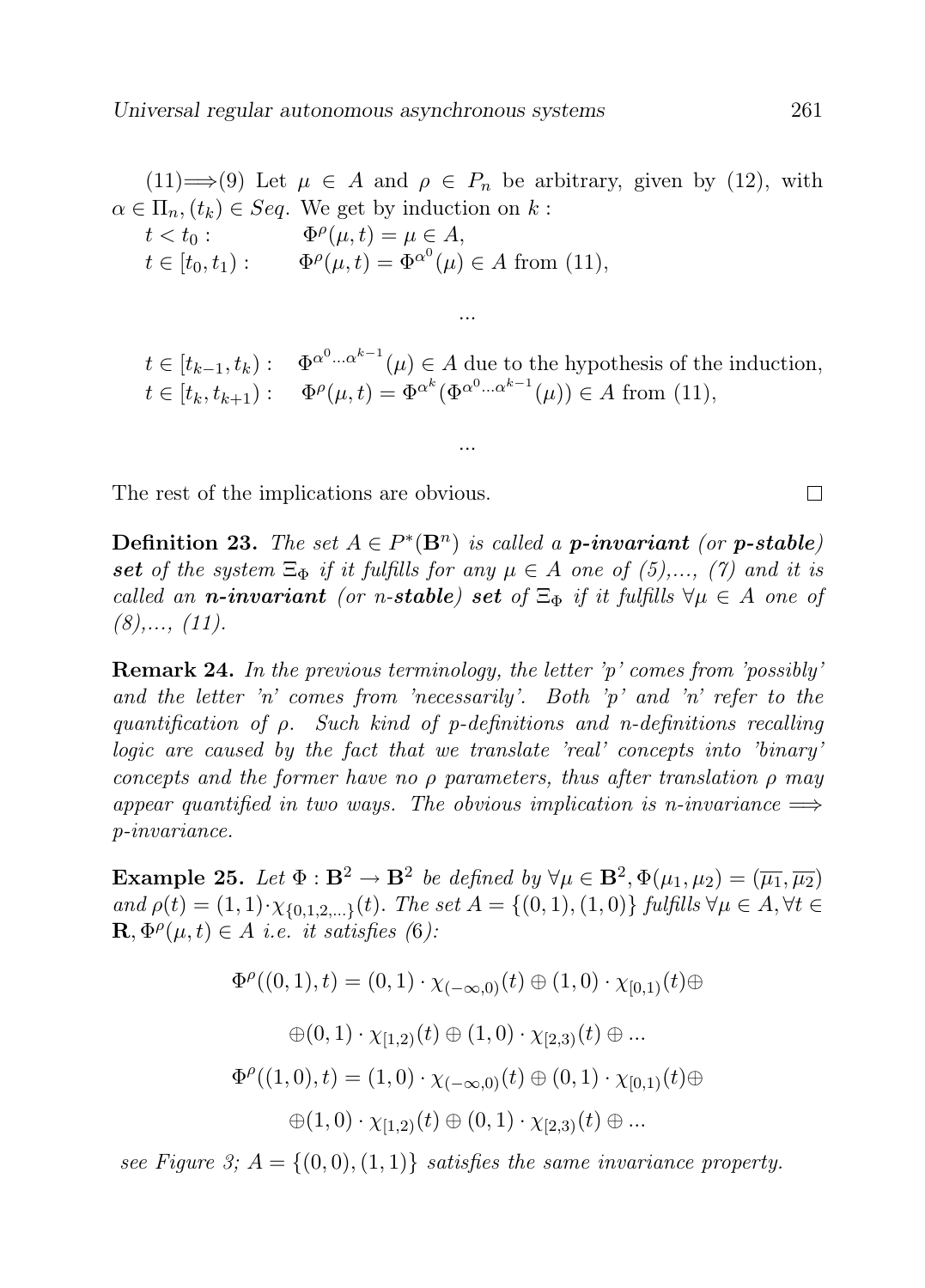

Figure 3: The sets  $\{(0, 1), (1, 0)\}\$  and  $\{(0, 0), (1, 1)\}\$  are p-invariant



Figure 4: The sets  $\{(0, 0), (0, 1)\}\$  and  $\{(1, 0), (1, 1)\}\$  are n-invariant

**Example 26.** We define the function  $\Phi : \mathbf{B}^2 \to \mathbf{B}^2$  by  $\forall \mu \in \mathbf{B}^2$ ,  $\Phi(\mu_1, \mu_2)$  $=(\mu_1,\overline{\mu_2})$ , see Figure 4. We notice that the sets  $A = \{(0,0), (0,1)\}$  and  $A =$  $\{(1,0),(1,1)\}\$ are n-invariant, as they fulfill  $\forall \mu \in A, \forall \rho \in P_2, Or_{\rho}(\mu) = A.$ 

**Theorem 27.** Let be  $\mu \in \mathbf{B}^n$  and  $\rho' \in P_n$ .

a) If  $\Phi(\mu) = \mu$ , then  $\{\mu\}$  is an n-invariant set and the set Eq of the fixed points of  $\Phi$  is also n-invariant;

b) the set  $Or_{\rho'}(\mu)$  is p-invariant and  $\bigcup$  $\rho \in P_n$  $Or_{\rho}(\mu)^{4}$  is n-invariant; c) the set  $\omega_{\rho}(\mu)$  is p-invariant.

Proof. a) From Corollary 14 we have that

$$
\forall \rho \in P_n, \forall t \in \mathbf{R}, \Phi^{\rho}(\mu, t) = \mu \in \{\mu\}.
$$

Furthermore, we infer  $\forall \mu' \in Eq, \forall \rho \in P_n, \forall t \in \mathbf{R}$ ,

$$
\Phi^{\rho}(\mu',t) = \mu' \in Eq.
$$

 $\frac{4}{3}$  U  $\bigcup_{\rho \in P_n} Or_{\rho}(\mu) = {\mu' | \exists \rho \in P_n, \mu' \in Or_{\rho}(\mu) }$ .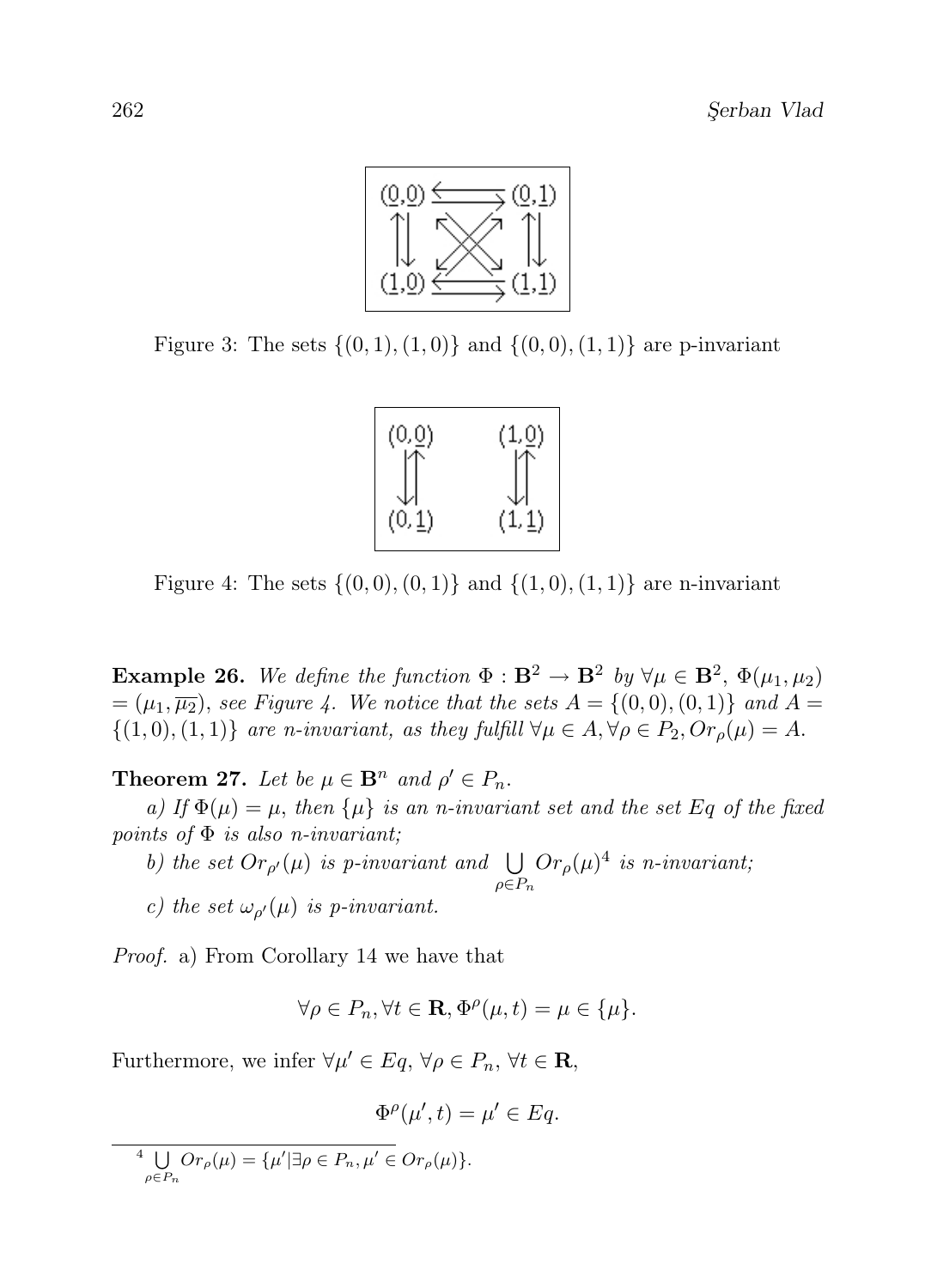b) Let be  $\mu' \in Or_{\rho'}(\mu)$ , thus  $t' \in \mathbf{R}$  exists such that  $\mu' = \Phi^{\rho'}(\mu, t')$ . Then  $\forall t \in \mathbf{R}$ ,

$$
\Phi^{\rho'\cdot\chi_{(t',\infty)}}(\mu',t) = \begin{cases} \Phi^{\rho'}(\mu,t), t > t' \\ \mu', t \leq t' \end{cases} \in Or_{\rho'}(\mu).
$$

We have proved that  $Or_{\rho'}(\mu)$  is p-invariant.

We remark the equality

$$
\bigcup_{\rho \in P_n} Or_{\rho}(\mu) = \bigcup_{\alpha \in \Pi_n} {\{\Phi^{\alpha^0 \dots \alpha^k}(\mu) | k \in \mathbf{N}\}}
$$

and let us take an arbitrary  $\mu' \in \bigcup$  $\rho \in P_n$  $Or_{\rho}(\mu)$ . If  $\mu' = \mu$  then the statement

of the theorem is proved, thus we can assume that  $\mu' \neq \mu, \mu' = \Phi^{\alpha^0 \dots \alpha^k}(\mu)$ ,  $\alpha^0, ..., \alpha^k \in \mathbf{B}^n$ . For any  $\rho'' \in P_n$ ,

$$
\rho''=\beta^0\cdot\chi_{\{t_0'\}}\oplus\ldots\oplus\beta^k\cdot\chi_{\{t_k'\}}\oplus\ldots
$$

 $\beta \in \Pi_n$ ,  $(t'_k) \in Seq$  and any  $t \in \mathbf{R}$ , we have that  $\Phi^{\rho''}(\mu', t)$  is an element of the sequence  $\Phi^{\alpha^0... \alpha^k}(\mu)$ ,  $\Phi^{\alpha^0... \alpha^k \beta^0}(\mu)$ , ...,  $\Phi^{\alpha^0... \alpha^k \beta^0... \beta^{k'}}(\mu)$ , ... where  $\alpha^0, \ldots, \alpha^k, \beta^0, \ldots, \beta^{k'}, \ldots \in \Pi_n$ . The conclusion is that  $\Phi^{\rho''}(\mu', t) \in \bigcup^{\infty} \mathcal{O}r_{\rho}(\mu)$ .  $\rho \in P_n$  $\Box$ 

c) This is a consequence of Theorem 18 e).

## 5 The basin of p-attraction and the basin of n-attraction

**Theorem 28.** We consider the set  $A \in P^*(\mathbf{B}^n)$ . For any  $\mu \in \mathbf{B}^n$ , the following statements are equivalent

$$
\exists \rho \in P_n, \omega_\rho(\mu) \subset A,\tag{13}
$$

$$
\exists \rho \in P_n, \exists t' \in R, \forall t \ge t', \Phi^{\rho}(\mu, t) \in A,
$$
\n(14)

$$
\exists \alpha \in \Pi_n, \exists k' \in \mathbf{N}, \forall k \ge k', \Phi^{\alpha^0 \dots \alpha^k}(\mu) \in A \tag{15}
$$

and the following statements are equivalent, too

$$
\forall \rho \in P_n, \omega_\rho(\mu) \subset A,\tag{16}
$$

$$
\forall \rho \in P_n, \exists t' \in R, \forall t \ge t', \Phi^{\rho}(\mu, t) \in A,
$$
\n(17)

$$
\forall \alpha \in \Pi_n, \exists k' \in \mathbf{N}, \forall k \ge k', \Phi^{\alpha^0 \dots \alpha^k}(\mu) \in A. \tag{18}
$$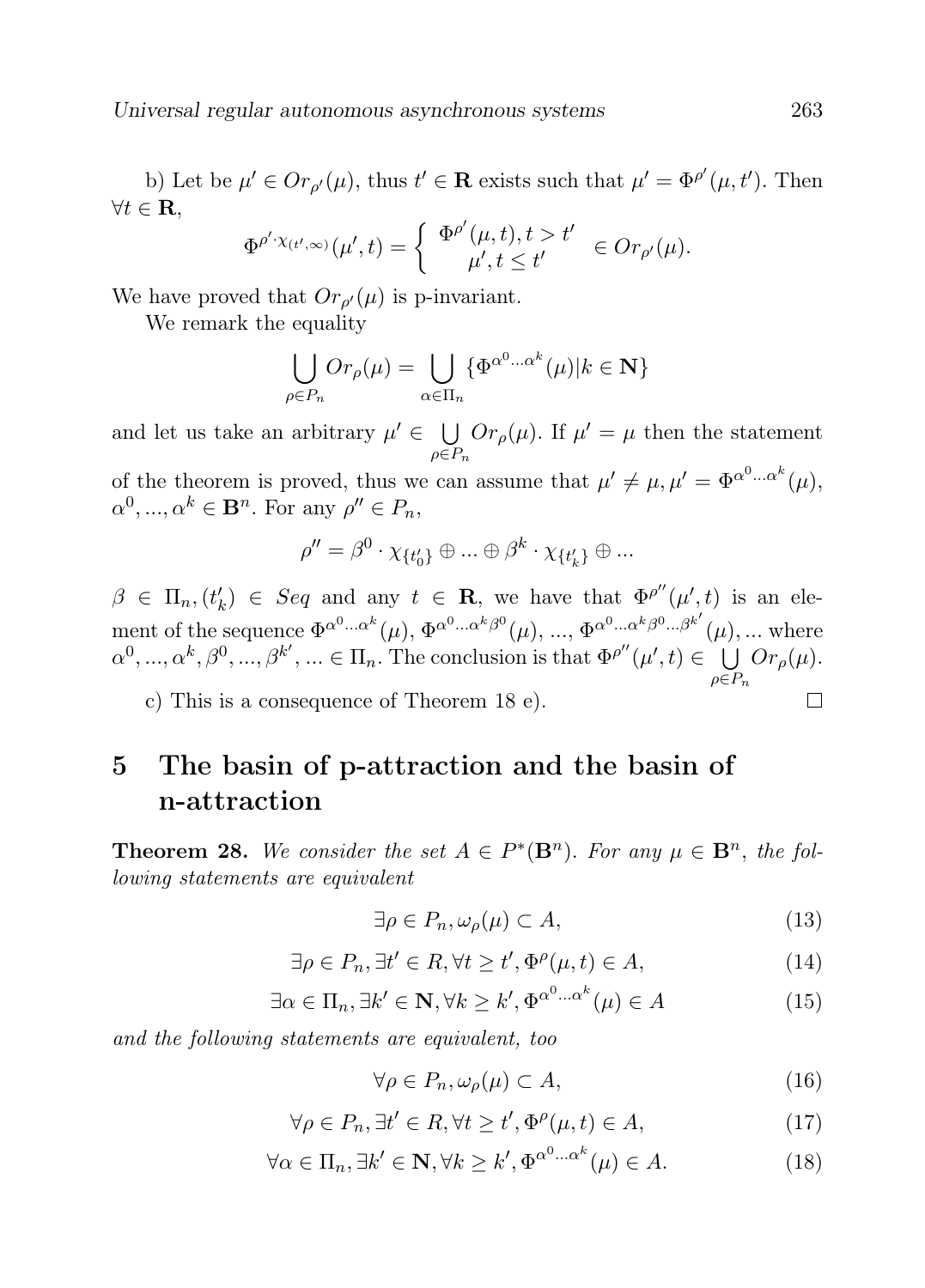$\Box$ 

*Proof.* (13)  $\Longrightarrow$  (14) We presume that (13) is true. Some t' exists with

$$
\omega_{\rho}(\mu) = \{ \Phi^{\rho}(\mu, t) | t \ge t' \}
$$

and we conclude that  $\forall t \geq t'$ ,

$$
\Phi^{\rho}(\mu, t) \in \omega_{\rho}(\mu) \subset A.
$$

 $(14) \implies (13)$  As  $t'' \in \mathbf{R}$  exists with

$$
\omega_{\rho}(\mu) = {\{\Phi^{\rho}(\mu, t)|t \ge t''\}},
$$

from the truth of (14) we have that

$$
\omega_{\rho}(\mu) \subset \{ \Phi^{\rho}(\mu, t) | t \ge \max\{t', t''\} \} \subset A.
$$

Definition 29. The basin (or kingdom, or domain) of p-attraction or the **p-stable set** of the set  $A \in P^*(\mathbf{B}^n)$  is given by  $\overline{W}(A) = {\mu | \mu \in \mathbf{B}^n, \exists \rho \in \mathbb{R}^n}$  $P_n, \omega_o(\mu) \subset A$ ; the basin (or kingdom, or domain) of n-attraction or the **n-stable set** of the set A is given by  $W(A) = \{\mu | \mu \in \mathbf{B}^n, \forall \rho \in$  $P_n, \omega_o(\mu) \subset A$ .

Remark 30. Definition 29 makes use of the properties (13) and (16). We can make use also in this Definition of the other equivalent properties from Theorem 28.

In Definition 29, one or both basins of attraction  $\overline{W}(A)$ ,  $W(A)$  may be empty.

Theorem 31. We have: i)  $\overline{W}(\mathbf{B}^n) = \underline{W}(\mathbf{B}^n) = \mathbf{B}^n;$ ii) if  $A \subset A'$ , then  $\overline{W}(A) \subset \overline{W}(A')$  and  $\underline{W}(A) \subset \underline{W}(A')$  hold.

**Definition 32.** When  $\overline{W}(A) \neq \emptyset$ , A is said to be **p-attractive** and for any non-empty set  $B \subset \overline{W}(A)$ , we say that A is **p-attractive** for B and that B is **p-attracted** by A; A is by definition **partially p-attractive** if  $\overline{W}(A) \notin \{\emptyset, \mathbf{B}^n\}$  and **totally p-attractive** whenever  $\overline{W}(A) = \mathbf{B}^n$ .

The fact that  $W(A) \neq \emptyset$  makes us say that A is **n-attractive** and in this situation for any non-empty  $B \subset W(A)$ , A is called **n-attractive** for B and  $B$  is called to be *n*-attracted by  $A$ ; we use to say that  $A$  is **partially** *n*-attractive if  $\underline{W}(A) \notin \{ \emptyset, \mathbf{B}^n \}$  and totally *n*-attractive if  $\underline{W}(A) = \mathbf{B}^n$ .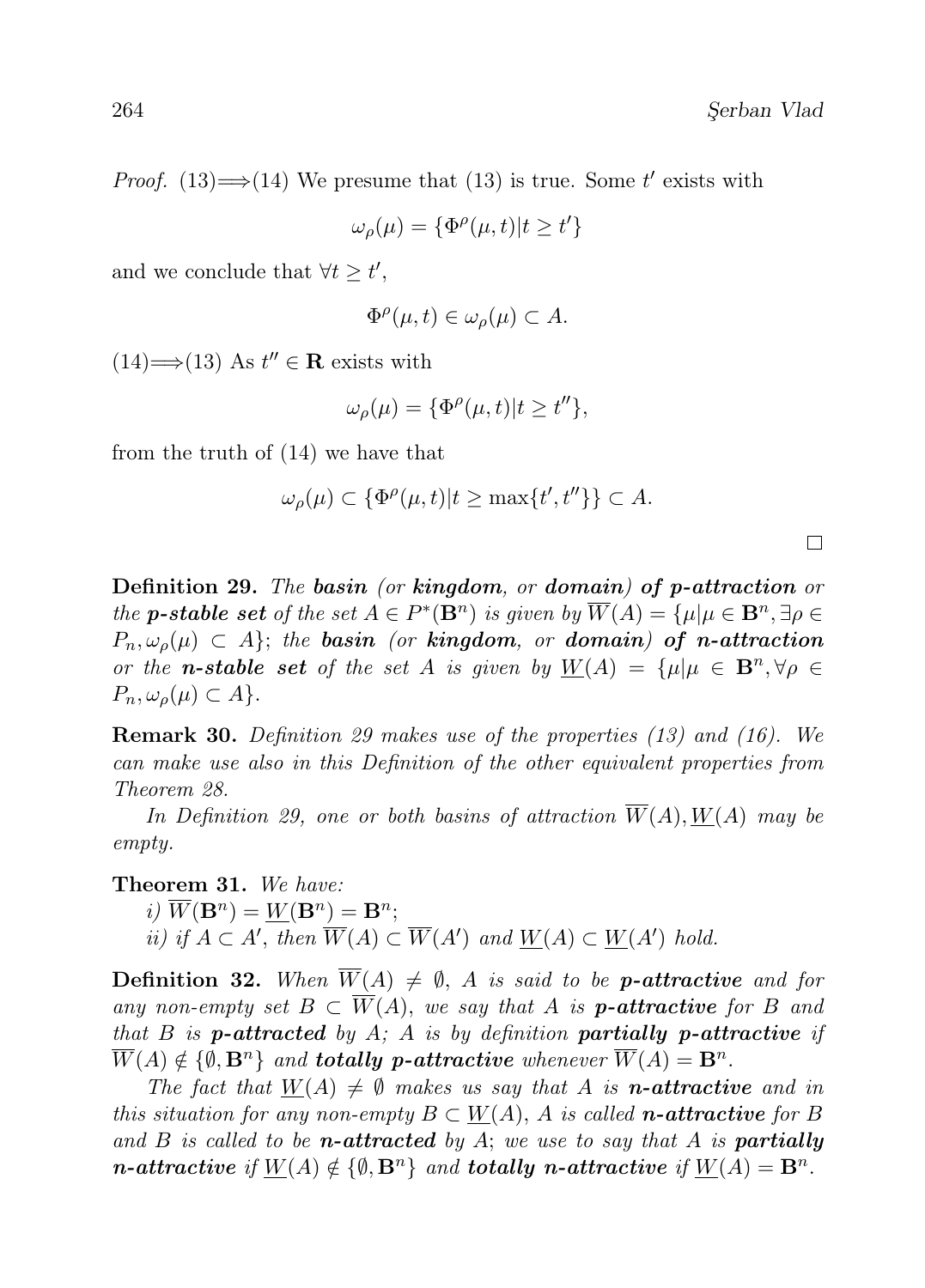

Figure 5: Invariant sets and basins of attraction

**Example 33.** We consider the system from Figure 5. The set  $A = \{(0,0,0)\}$ is neither p-invariant, nor n-invariant:  $\overline{W}(A) = W(A) = \emptyset$ .

The set  $A = \{(0, 0, 0), (1, 1, 0), (1, 1, 1)\}\$ is p-invariant but not n-invariant:  $\overline{W}(A) = \mathbf{B}^{3} \setminus \{(0, 0, 1)\}, W(A) = \{(0, 0, 0), (0, 1, 0), (1, 0, 0), (1, 1, 0), (1, 1, 1)\}.$ 

We take  $A = \{(1, 1, 0), (1, 1, 1), (0, 0, 1)\}$  which is both p-invariant and n-invariant. A is totally p-attractive,  $\overline{W}(A) = \mathbf{B}^3$  and it is not totally nattractive, since  $W(A) = \mathbf{B}^3 \setminus \{(0, 1, 1), (1, 0, 1)\}.$ 

The set  $A = \{(1, 1, 0), (1, 1, 1), (0, 1, 1), (0, 0, 1), (1, 0, 1)\}\$ is p-invariant, n-invariant, totally p-attractive and totally n-attractive because  $\overline{W}(A)$  =  $\underline{W}(A) = \mathbf{B}^3$ .

**Example 34.** The set  $\mathbf{B}^n$  is totally p-attractive and totally n-attractive (Theorem 31 i)).

**Theorem 35.** Let  $A \in P^*(\mathbf{B}^n)$  be some set. If A is p-invariant, then  $A \subset$  $\overline{W}(A)$  and A is also p-attractive; if A is n-invariant, then  $A \subset W(A)$  and A is also n-attractive.

*Proof.* Let  $\mu \in A$  be arbitrary. The existence of  $\rho \in P_n$  such that  $Or_{\rho}(\mu) \subset A$ (from the p-invariance of A) and the inclusion  $\omega_{\rho}(\mu) \subset Or_{\rho}(\mu)$  show that  $\omega_o(\mu) \subset A$ , thus  $\mu \in \overline{W}(A)$ . As  $\mu$  was arbitrary, we get that  $A \subset \overline{W}(A)$  and finally that  $\overline{W}(A) \neq \emptyset$ . A is p-attractive.  $\Box$ 

Remark 36. The previous Theorem shows the connection that exists between invariance and attractiveness. If A is p-attractive, then  $\overline{W}(A)$  is the greatest set that is p-attracted by A and the point is that this really happens when A is p-invariant. The other situation is dual.

**Theorem 37.** Let be  $A \in P^*(\mathbf{B}^n)$ . If A is p-attractive, then  $\overline{W}(A)$  is pinvariant and if A is n-attractive, then  $W(A)$  is n-invariant.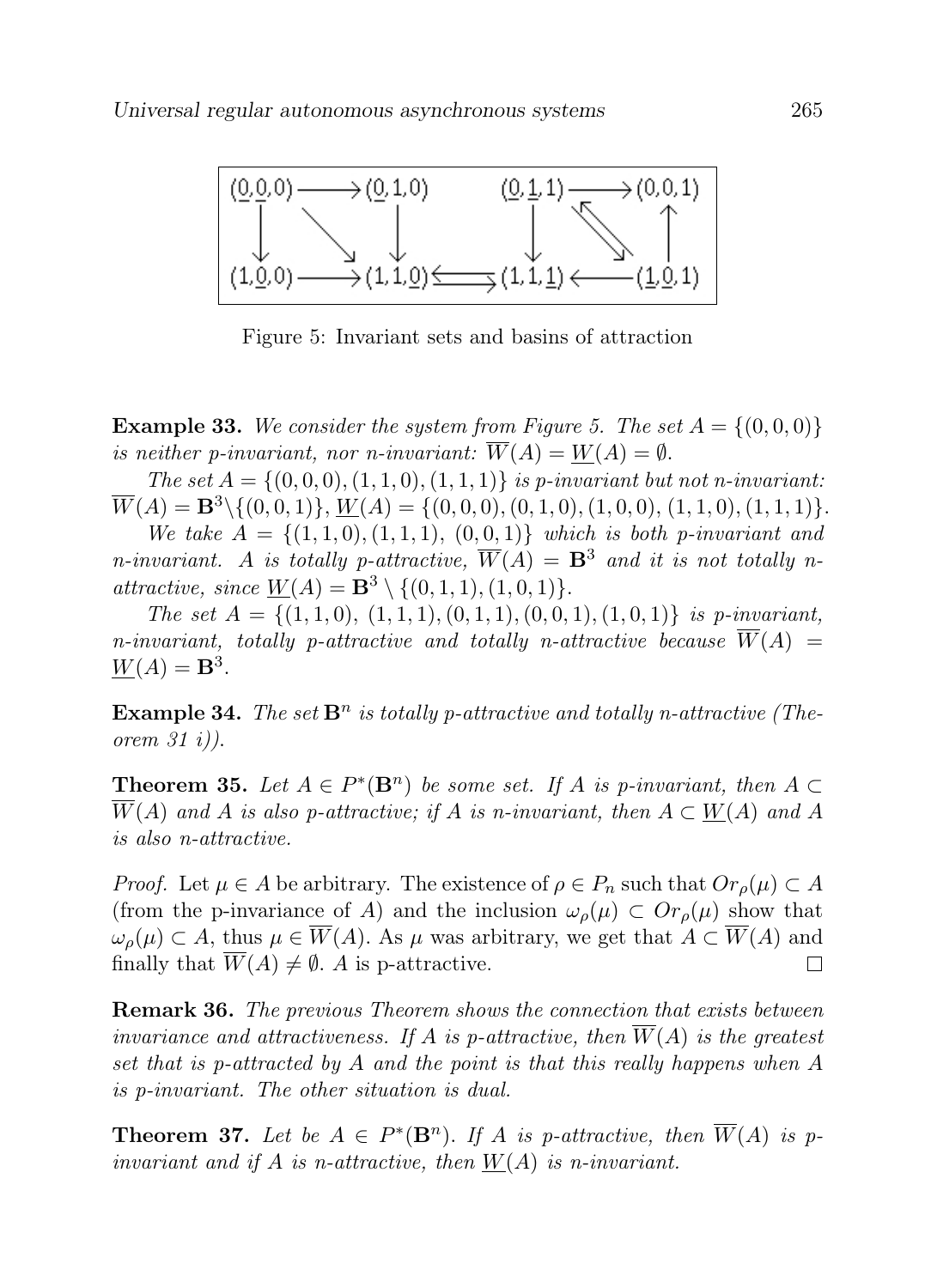*Proof.* If A is p-attractive then  $\overline{W}(A) \neq \emptyset$  and we prove that  $\overline{W}(A)$  is pinvariant. Let  $\mu \in \overline{W}(A)$  be arbitrary and fixed. From the definition of  $\overline{W}(A)$  some  $\rho \in P_n$  exists with the property that  $\omega_{\rho}(\mu) \subset A$ . We show that

$$
\forall t' \in \mathbf{R}, \Phi^{\rho}(\mu, t') \in \overline{W}(A),
$$

i.e.

$$
\forall t' \in \mathbf{R}, \exists \rho' \in P_n, \omega_{\rho'}(\Phi^{\rho}(\mu, t')) \subset A.
$$

Indeed, we fix arbitrarily some  $t' \in \mathbf{R}$ . With

$$
\rho' = \rho \chi_{(t',\infty)}
$$

we can write, from Remark 19, equation (4) that

$$
\omega_{\rho'}(\Phi^{\rho}(\mu, t')) = \omega_{\rho \chi_{(t', \infty)}}(\Phi^{\rho}(\mu, t')) = \omega_{\rho}(\mu) \subset A.
$$

We prove now that  $W(A)$ , which is non-empty from the n-attractiveness of A, is also n-invariant. The property

$$
\forall \mu' \in \underline{W}(A), \forall \rho' \in P_n, Or_{\rho'}(\mu') \subset \underline{W}(A),
$$

that is equivalent with

$$
\forall \mu' \in \underline{W}(A), \forall \rho' \in P_n, \forall \mu'' \in Or_{\rho'}(\mu'), \mu'' \in \underline{W}(A)
$$

and with

$$
\forall \mu' \in \mathbf{B}^n, \forall \rho \in P_n, \omega_{\rho}(\mu') \subset A \Longrightarrow
$$
  

$$
\implies \forall \rho' \in P_n, \forall \mu'' \in Or_{\rho'}(\mu'), \forall \rho'' \in P_n, \omega_{\rho''}(\mu'') \subset A,
$$

means the following. Let  $\mu' \in \mathbf{B}^n$  and  $\rho'' \in P_n$  be arbitrary and fixed. The hypothesis states that for any

$$
\rho = \alpha^0 \cdot \chi_{\{t_0\}} \oplus \ldots \oplus \alpha^k \cdot \chi_{\{t_k\}} \oplus \ldots
$$

 $\alpha \in \Pi_n, (t_k) \in Seq$  we have

$$
\exists k_1 \in \mathbf{N}, \{\Phi^{\alpha^0 \dots \alpha^k}(\mu') | k \ge k_1\} (= \omega_\rho(\mu')) \subset A. \tag{19}
$$

We consider arbitrarily the function  $\rho' \in P_n$ ,

$$
\rho'=\alpha'^0\cdot\chi_{\{t_0'\}}\oplus\ldots\oplus\alpha'^k\cdot\chi_{\{t_k'\}}\oplus\ldots
$$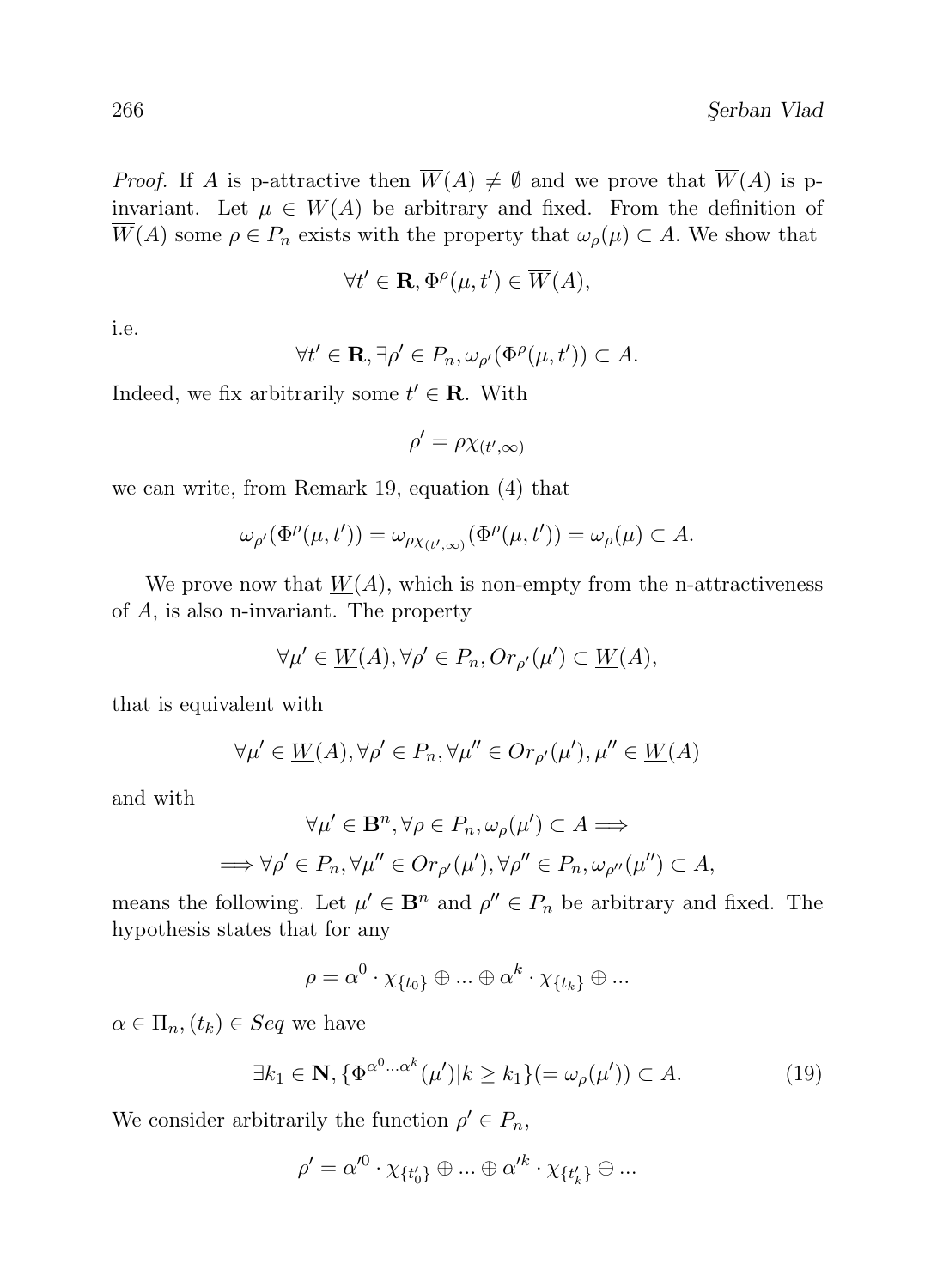$\alpha' \in \Pi_n$ ,  $(t'_k) \in Seq$  and the point  $\mu'' \in Or_{\rho'}(\mu')$ , thus  $k' \in \mathbb{N}$  exists with the property

$$
\mu'' = \Phi^{\alpha'^0 \dots \alpha'^{k'}}(\mu').
$$

We put  $\rho''$  under the form

$$
\rho'' = \alpha''^0 \cdot \chi_{\{t_0''\}} \oplus \ldots \oplus \alpha''^k \cdot \chi_{\{t_k''\}} \oplus \ldots
$$

 $\alpha'' \in \Pi_n$ ,  $(t''_k) \in Seq$ . The sequence

$$
\Phi^{\alpha''^0\ldots\alpha''^k}(\mu'') = \Phi^{\alpha''^0\ldots\alpha''^k}(\Phi^{\alpha'^0\ldots\alpha'^{k'}}(\mu')) = \Phi^{\alpha'^0\ldots\alpha'^{k'}\alpha''^0\ldots\alpha''^k}(\mu'),
$$

 $k \in \mathbb{N}$  fulfills the property (19), thus

$$
\exists k_2 \in \mathbf{N}, \{ \Phi^{\alpha^{\prime\prime 0} \dots \alpha^{\prime\prime k}}(\mu^{\prime\prime}) | k \geq k_2 \} (=\omega_{\rho^{\prime\prime}}(\mu^{\prime\prime})) \subset A.
$$

**Corollary 38.** If the set  $A \in P^*(\mathbf{B}^n)$  is p-invariant, then  $\overline{W}(A)$  is pinvariant and if A is n-invariant, then the basin of n-attraction  $W(A)$  is n-invariant.

Proof. These result from Theorem 35 and Theorem 37.

#### 6 Discussion

Some notes on the terminology:

- universality means the greatest in the sense of inclusion. Any  $X \subset \Xi_{\Phi}$ is a system, but we did not study such systems in the present paper;

- regularity means the existence of a generator function  $\Phi$ , i.e. analogies with the dynamical systems theory;

- autonomy means here that no input exists. We mention the fact that autonomy has another non-equivalent definition also, a system is called autonomous if its input set has exactly one element;

- asynchronicity refers (vaguely) to the fact that we work with real time and binary values. Its antonym synchronicity means that 'discrete time' (and binary values) in which the iterates of  $\Phi$  are:  $\Phi, \Phi \circ \Phi, ..., \Phi \circ ... \circ \Phi, ...$  i.e. in the sequence  $\Phi^{\alpha^0}, \Phi^{\alpha^0 \alpha^1}, ..., \Phi^{\alpha^0 \dots \alpha^k}, ...$  all  $\alpha^k$  are  $(1, ..., 1), k \in \mathbb{N}$ . That is the discrete time of the dynamical systems.

 $\Box$ 

 $\Box$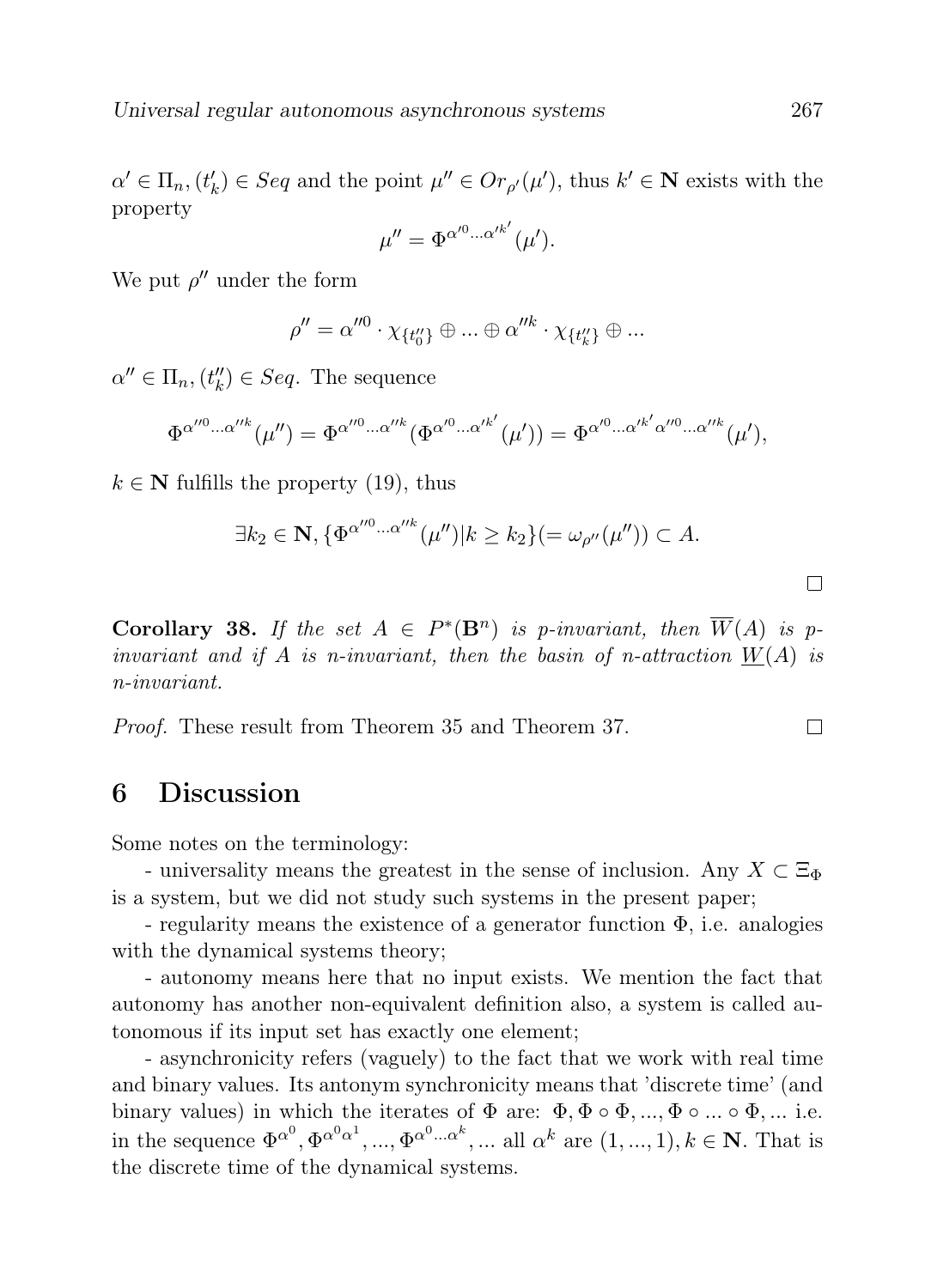Our concept of invariance from Definition 23 reproduces the point of view expressed in [4], page 11, where the dynamical system  $S = (T, X, \Phi)$  is given, with  $T = \mathbf{R}$  the time set, X the state space and  $\Phi : T \times X \to X$  the flow: the set  $A \subset X$  is said to be invariant for the system S if  $\forall x \in A, \forall t \in T, \Phi_t(x) \in$ A. This idea coincides with the one from [5], page 27 where the state space X is a differentiable manifold M.

In [3], page 92 the set  $A \subset X$  is called globally invariant via  $\Phi$  if  $\forall t \in$  $T, \Phi_t(A) = A$ , recalling the situation of Example 26 and Figure 4. In [6], page 3, the global invariance and the invariance of  $A \subset X$  are defined like at [3] and [4].

We mention also the definition of invariance from [1], page 19. Let  $P =$  $(T, X, \Phi)$  be a process, where  $T = \mathbf{R}, X$  is the state space and  $\Phi : \overline{T} \times X \to X$ is the flow of P; we have denoted  $\overline{T} = \{(t',t)|t', t \in T, t \leq t'\}$ . Then  $A \subset X$  is invariant relative to  $\Phi$  if  $\Phi_{t',t}(A) \subset A$  for any  $(t',t) \in \overline{T}$ . This last definition agrees itself with ours in the special case when  $t' = 0$  but it is more general since it addresses systems which are not time invariant.

Stability is defined in [5], page 27 where  $M$  is a differentiable manifold and the evolution operator  $\Phi_t: M \to M, t \in T$  is given. The subset  $A \subset M$  is stable for  $\Phi$  if for any sufficiently small neighborhood U of A a neighborhood V of A exists such that  $\forall x \in V, \forall t \geq 0, \Phi_t(x) \in U$ . In our case when  $M = \mathbf{B}^n$ has the discrete topology,  $A \subset \mathbf{B}^n$  and  $U = V = A$ , this comes to the invariance of A.

In [4], page 16 the closed invariant set  $A \subset X$  is called stable for  $(T, X, \Phi)$ if i) for any sufficiently small neighborhood  $U \supset A$  there exists a neighborhood  $V \supset A$  such that  $\forall t > 0, \forall x \in V, \Phi_t(x) \in U$  and ii) there exists a neighborhood  $W \supset A$  such that  $\forall x \in W$ ,  $\Phi_t(x) \to A$  as  $t \to \infty$ . We see that i) is the same request like at [5] and ii) brings nothing new (item i) means  $Or_{\rho}(\mu) \subset A$ , thus a stronger request than item ii) which is  $\omega_{\rho}(\mu) \subset A$  in our case).

In a series of works ([5], page 27), either the set  $A \subset M$  is called asymptotically stable if it is stable and attractive, where  $M$  is a differentiable manifold, or ([3], page 112, [6], page 5) the fixed point  $x_0 \in X$  is called asymptotically stable if it is stable and attractive. We interpret stability as invariance and stating that A or  $x_0$  is stable and attractive means that it is invariant and a weaker property than invariance takes place (see Theorem 35) and finally asymptotic stability means invariance too.

In [2], page 132 the statement is made that many times, in applications, by stability is understood attractiveness. This would mean, in the conditions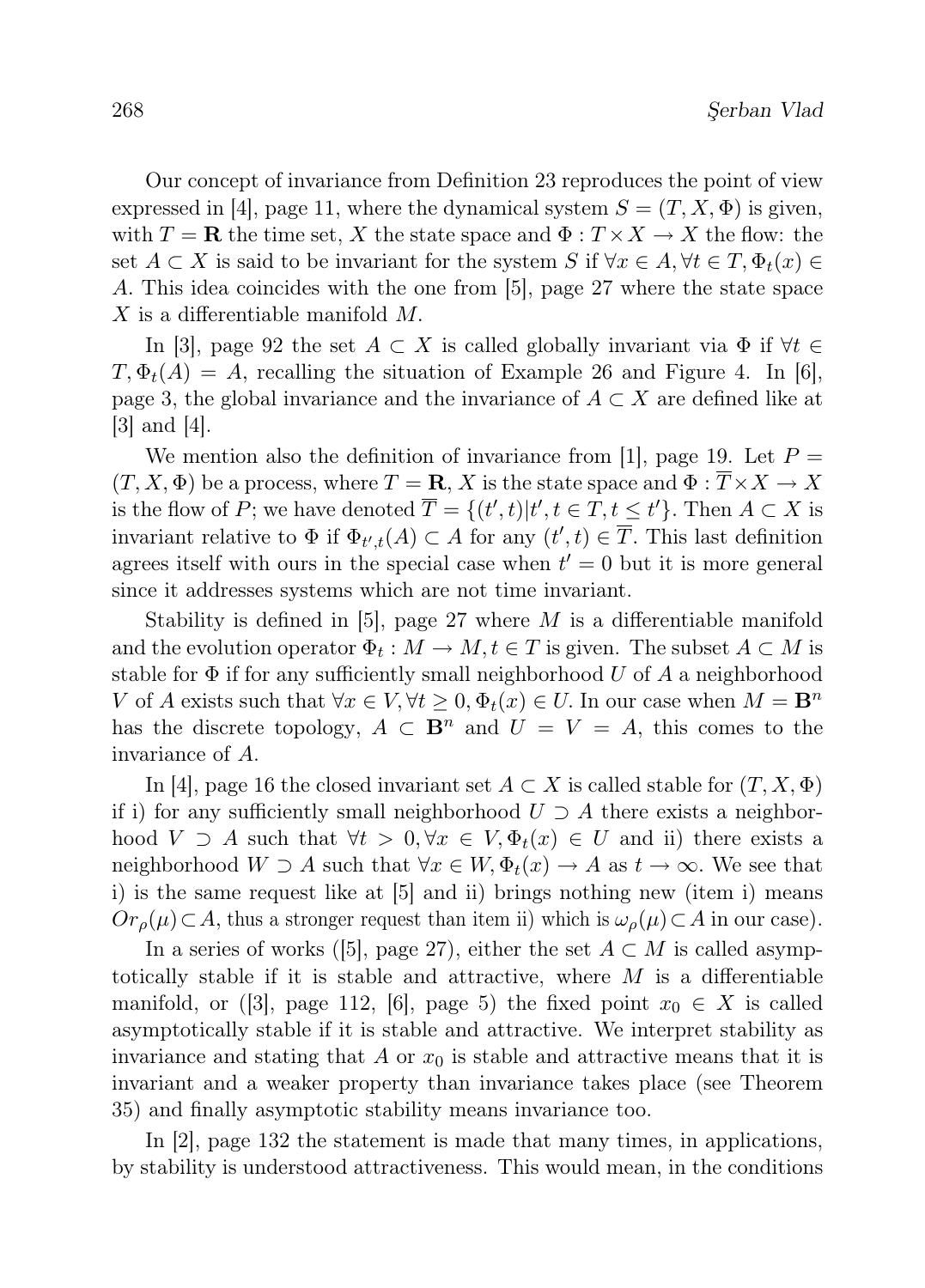of Theorem 35, weakening of the invariance request and we cannot accept this point of view.

In literature, [2] defines at page 6 the basin of attraction of a chaotic attractor  $A \subset X$  as the set of the points whose  $\omega$ -limit set is contained in A. This was reproduced at (13) and (16), where  $A \in P^*(\mathbf{B}^n)$  was considered however arbitrary.

The work [3] defines at page 124 the kingdom of attraction of an attractive set  $A \subset X$  as the greatest set of points of X whose dynamic ends (for  $t \to \infty$ ) in A; when the kingdom of attraction is an open set, it is called basin of attraction. For us, all the subsets  $A \subset \mathbf{B}^n$  are open in the discrete topology of  $\mathbf{B}^n$ .

In [3], page 123 the invariant set  $A \subset X$  is called attractive set for  $B \subset X$  if the distance between A and  $\Phi_t(B)$  tends to 0 for  $t \to \infty$ ; a set A is attractive if  $B \neq \emptyset$  exists that is attracted by A. A slightly different idea is expressed in  $[6]$ , page 4 where the invariant set A is called attractive for B if  $\lim_{t\to\infty} \Phi_t(B) = A$ . Unlike these definitions, in Definition 32 the set  $A \subset \mathbf{B}^n$ is not required to be invariant and the statement  $B \subset \overline{W}(A)$  showing that B is p-attracted by A, i.e.  $\forall \mu \in B, \exists \rho \in P_n, \omega_\rho(\mu) \subset A$ , reproduces the fact that the distance between A and  $\Phi_t(B)$  tends to 0 for  $t \to \infty$ .

In [5], page 27 M is a differentiable manifold and the subset  $A \subset M$ is called attractive for  $\Phi$  if a neighborhood U of A exists such that  $\forall x \in$  $U, \lim_{t \to \infty} \Phi_t(x) \in A$ ; in this case we say that U is attracted by A. We have reached (13), (16) and the requests of attractiveness  $\overline{W}(A) \neq \emptyset$ ,  $W(A) \neq \emptyset$ from Definition 32.

In [2], page 5 a closed invariant set  $A \subset X$  is called attractive if a neighborhood U of A exists such that  $\forall x \in U, \forall t \geq 0, \Phi_t(x) \in U$  and  $\Phi_t(x) \to A$ when  $t \to \infty$ . Then the set  $\int \Phi_t(U)$  is called the basin (the domain) of  $t\leq 0$ 

attraction of the set A.

In [6], page 4 the open set  $W(A) \subset X$  representing the greatest set of points of X which is attracted by the attractive set  $A$  is called basin of attraction. This definition represents exactly  $W(A)$ ,  $W(A)$  from Definition 29 in the circumstances that (Definition 32) the attractiveness of A means that the previous sets are non-empty.

We have the definition of the basin of attraction from [5], page 27: the maximal set attracted by an attractor  $A \subset X$  (invariant set, attractive for one of its neighborhoods) is called the kingdom of attraction of  $A$ ; when the